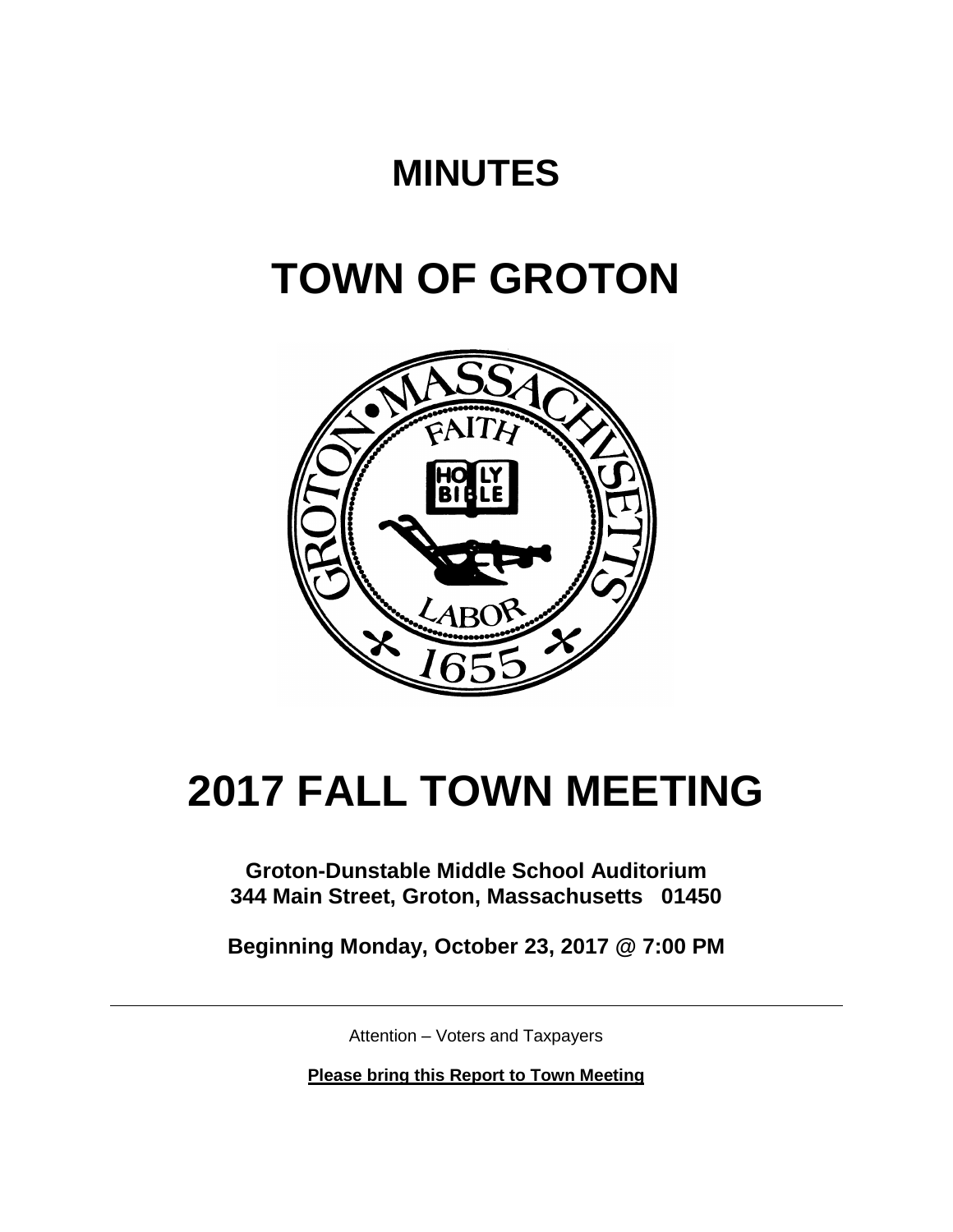### **SUMMARY OF VOTES - 2017 FALL TOWN MEETING**

#### **INITIAL SESSION – OCTOBER 23, 2017 FIRST ADJOURNED SESSION - OCTOBER 30, 2017**

GROTON-Dunstable Middle School PAC 345 Main Street, Groton, MA 01450

|                   | <b>ARTICLES</b>                                                       | Date of<br><b>Town</b><br><b>Meeting</b><br><b>Vote</b> | <b>Town</b><br><b>Meeting</b><br><b>Vote</b> |
|-------------------|-----------------------------------------------------------------------|---------------------------------------------------------|----------------------------------------------|
| <b>Article 1</b>  | Citizens' Petition – All Are Welcome Markers                          | Oct 23                                                  | Defeated                                     |
| <b>Article 2</b>  | <b>Prior Year Bills</b>                                               | Oct 23                                                  | Passed                                       |
| <b>Article 3</b>  | Amend Fiscal Year 2018 Town Operating Budget                          | Oct 23                                                  | Passed                                       |
| <b>Article 4</b>  | <b>Transfer Within Sewer Enterprise Budget</b>                        | Oct 23                                                  | Passed                                       |
| <b>Article 5</b>  | Transfer Money into Capital Stabilization Fund                        | Oct 23                                                  | Passed                                       |
| <b>Article 6</b>  | <b>Transfer Money into Stabilization Fund</b>                         | <b>Oct 23</b>                                           | Indefinitely<br>Postponed                    |
| <b>Article 7</b>  | Senior Center Design                                                  | Oct 23                                                  | Passed                                       |
| <b>Article 8</b>  | Create Town Capital Stabilization Fund for the GDRSD                  | <b>Oct 23</b>                                           | Passed                                       |
| <b>Article 9</b>  | <b>GDRSD Phone System and Internet Infrastructure</b>                 | Oct 30                                                  | Passed                                       |
| <b>Article 10</b> | Appropriation for Cyclical Inspections                                | Oct 30                                                  | Passed                                       |
| <b>Article 11</b> | <b>Complete Streets Engineering</b>                                   | Oct 30                                                  | Passed                                       |
| <b>Article 12</b> | Off Set the Tax Rate                                                  | Oct 30                                                  | Indefinitely<br>Postponed                    |
| <b>Article 13</b> | Sale or Lease of 23 Station Avenue                                    | Oct 30                                                  | Passed                                       |
| <b>Article 14</b> | Enterprise Fund - Four Corners Sewer District                         | Oct 30                                                  | Passed                                       |
| <b>Article 15</b> | Fiscal Year 2018 Four Corners Sewer District Budget                   | Oct 30                                                  | Passed                                       |
| <b>Article 16</b> | Preservation<br>Committee<br>Community<br>Amend<br><b>Regulations</b> | Oct 30                                                  | Passed                                       |
| <b>Article 17</b> | Amend Code of the Town of Groton - New Chapter 181                    | Oct 30                                                  | Passed                                       |
| <b>Article 18</b> | Accept Chamberlains Mill Lane as a Public Way                         | Oct 30                                                  | Passed                                       |
| <b>Article 19</b> | Citizens' Petition - Rezone 279 Main Street from R-A to<br><b>VCB</b> | Oct 30                                                  | Indefinitely<br>Postponed                    |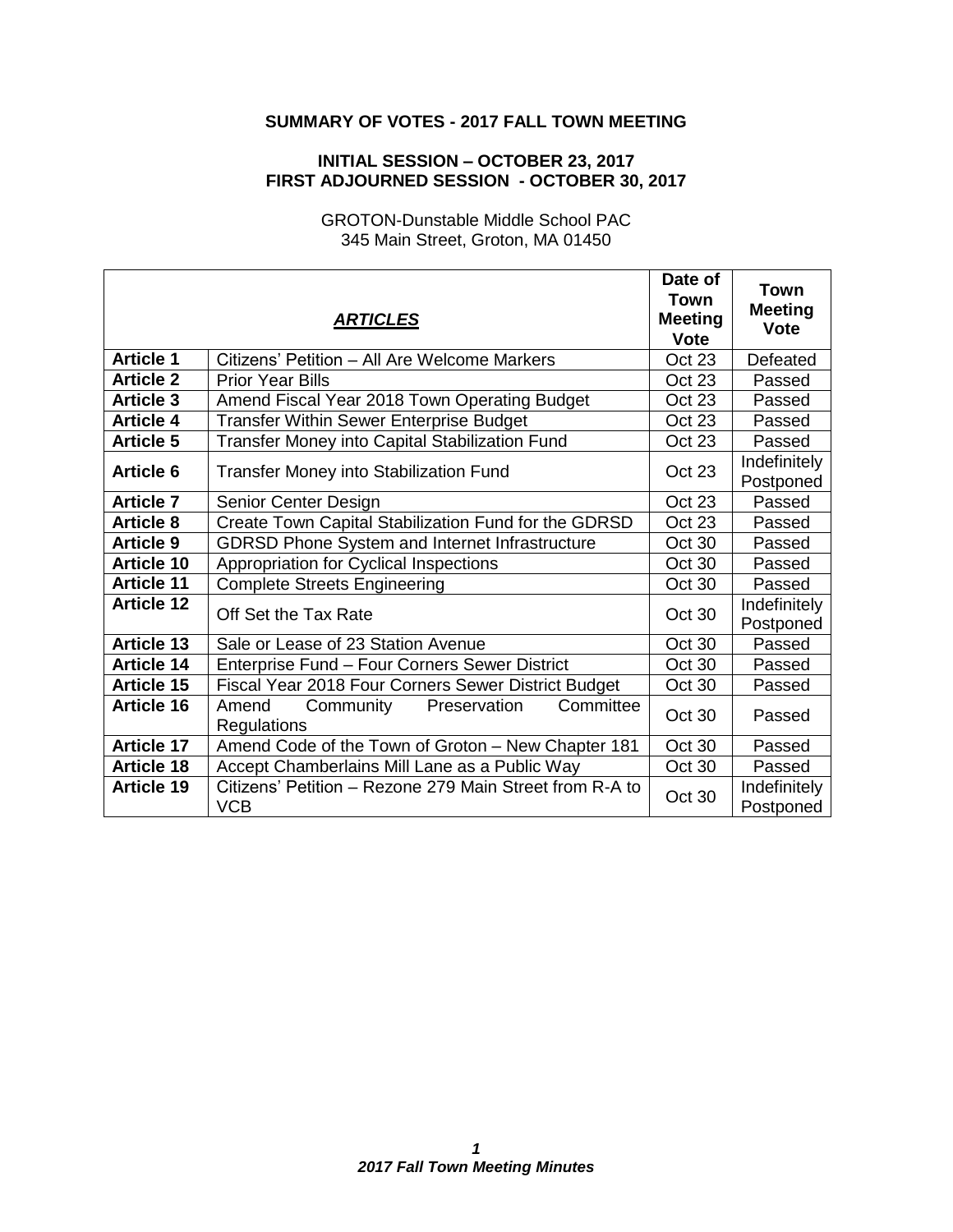

## **Town Meeting Access for Voters with Disabilities**

**Parking** – Universally accessible parking spaces are available in the parking lot in front of the Groton Dunstable Middle School South. There is a ramp providing access from the parking lot to the front door of the Middle School.

**Wheelchair Accessible & Companion Seating** – Wheelchair spaces, seating for people with mobility issues and companion seats are available in the center aisle on both sides of the auditorium.

**Sign Language** – A Sign Language Interpreter will be provided for the hearing impaired, upon request, at least one week prior to the meeting.

**Speaking at Town Meeting** – There will be volunteers available to bring hand-held microphones to voters who have mobility issues or cannot stand in line and wait at the microphones.

**Restrooms** – Accessible restrooms are available near the entrance to the auditorium.

**Transportation to Town Meeting** - The Council on Aging van will be available to Groton residents attending Town Meetings at no charge. All riders will be at the meeting prior to the start. However, the van will depart the school at 10 PM regardless of the status of the meeting. The van is wheelchair accessible. Your reservation can be made by calling the Senior Center at 978-448-1170. Seats will be filled on a first come, first serve basis.

**Questions or concerns** - If you or a member of your household has questions or would like to request a sign language interpreter, please contact ADA Coordinator Michelle Collette at Town Hall at 978 448-1105 at least one week before the Town Meeting.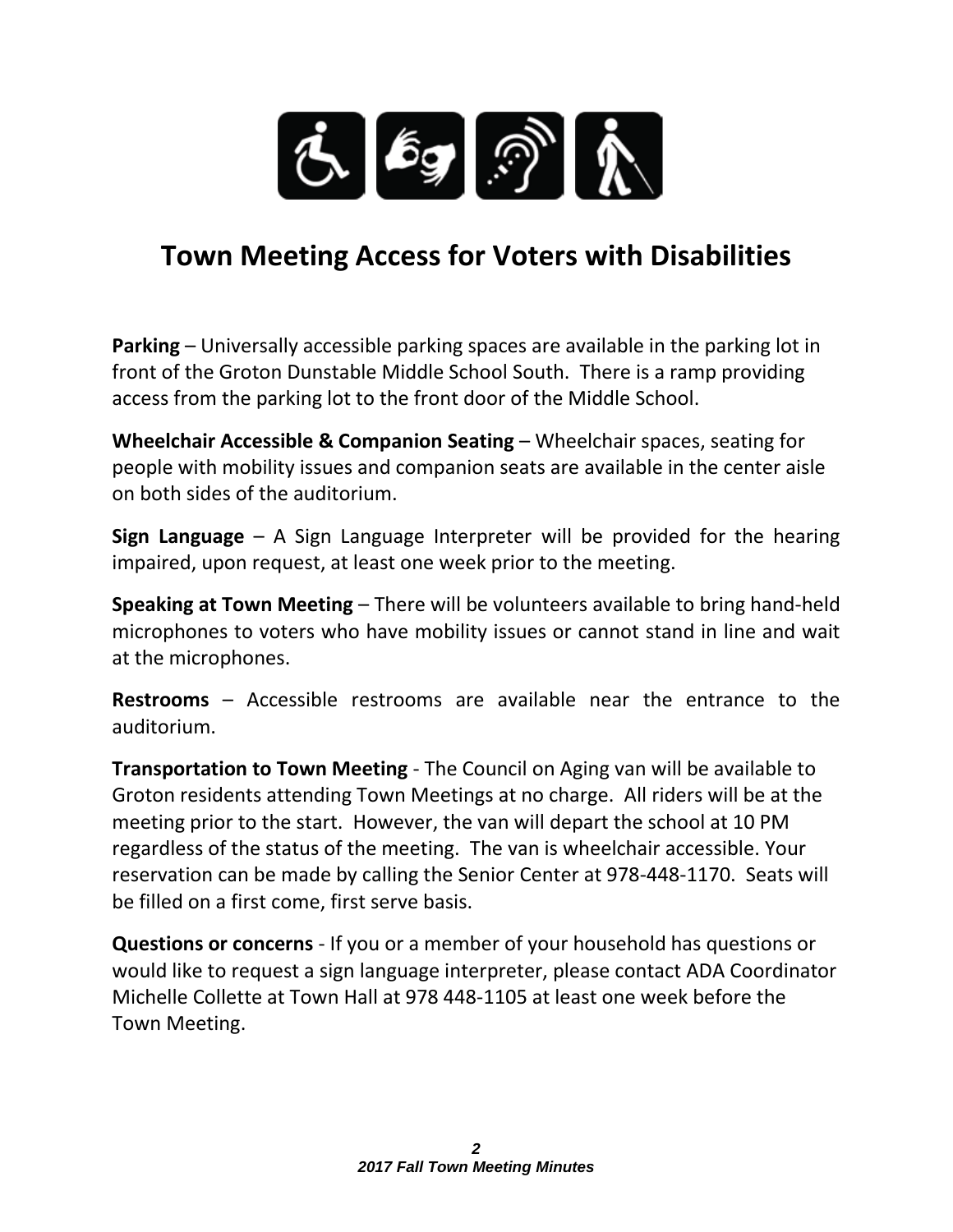### **FALL TOWN MEETING MINUTES OCTOBER 23, 2017**

**Town Moderator: Deputy Moderator** 

#### **Board of Selectmen: Finance Committee:**

Joshua A. Degen, Chairman Gary Gary Green, Chairman Alison Manugian **Lorraine** Lorraine Leonard Becky Pine **David Manugian** Jack G. Petropoulos **Arthur Prest** 

Mark W. Haddad **Town Clerk:** Dawn Dunbar, Executive Assistant Michael F. Bouchard

Jason Kauppi **Australian Controller Entity Controller** Robert L. Gosselin, Sr.

Barry A. Pease, Vice-Chair **Bud Robertson, Vice-Chair** Bud Robertson, Vice-Chair Jon Sjoberg **Town Manager:** Scott Whitefield

**The meeting was called to order at 7:02 PM on October 23. Mr. Jason Kauppi presided as Moderator. 409 attendees were present at 7:02. Later in the first session of the meeting, 456 voters were in attendance.** 

**The First Adjourned Session of the 2017 Fall Town Meeting (October 30) marked the first time the Select Board, Finance Committee and Town Clerk were seated on the floor, instead of on the stage. This allowed the projection screen used for motions and presentations to be enlarged for better audience viewing. Feedback has been positive. This seating will be continued for future town meetings.** 

**Announcements and Reports:** 

**o Non-Profit Council**

- **o Groton-Dunstable Regional School Committee**
- **o Town Charter Status: Still in Massachusetts Legislative Action**
- **o Town Meeting Information Packet – Scribner's error on Page 17**

**Mr. Kauppi asked for a moment of silence in memory of recent passings in the Groton community.**

**Kira McKinley, Lauren Thorburn and Lara Hill of Girl Scout Troop 66530 led the Meeting in a Pledge of Allegiance. Jennifer Thorburn, Lauren Prestia and Katherine Zaiatz could not attend. The Troop has been in existence for 12 years, with 6 members graduating this year, completing their scouting careers by bridging to Adult Girl Scouts in June, 2018.** 

**Mr. Kauppi stated that there 19 articles on the Warrant. He deemed that the warrant was duly posted and asked for a motion to waive the reading of the warrant. The motion was passed by a majority vote.**

**MOTION To Limit Debate Mover:** Michelle Collette I move that debate be limited to three (3) minutes for each speaker, with the exception of the main proponent and opponent of each article, and at the discretion of the Moderator.

**Moved and Seconded**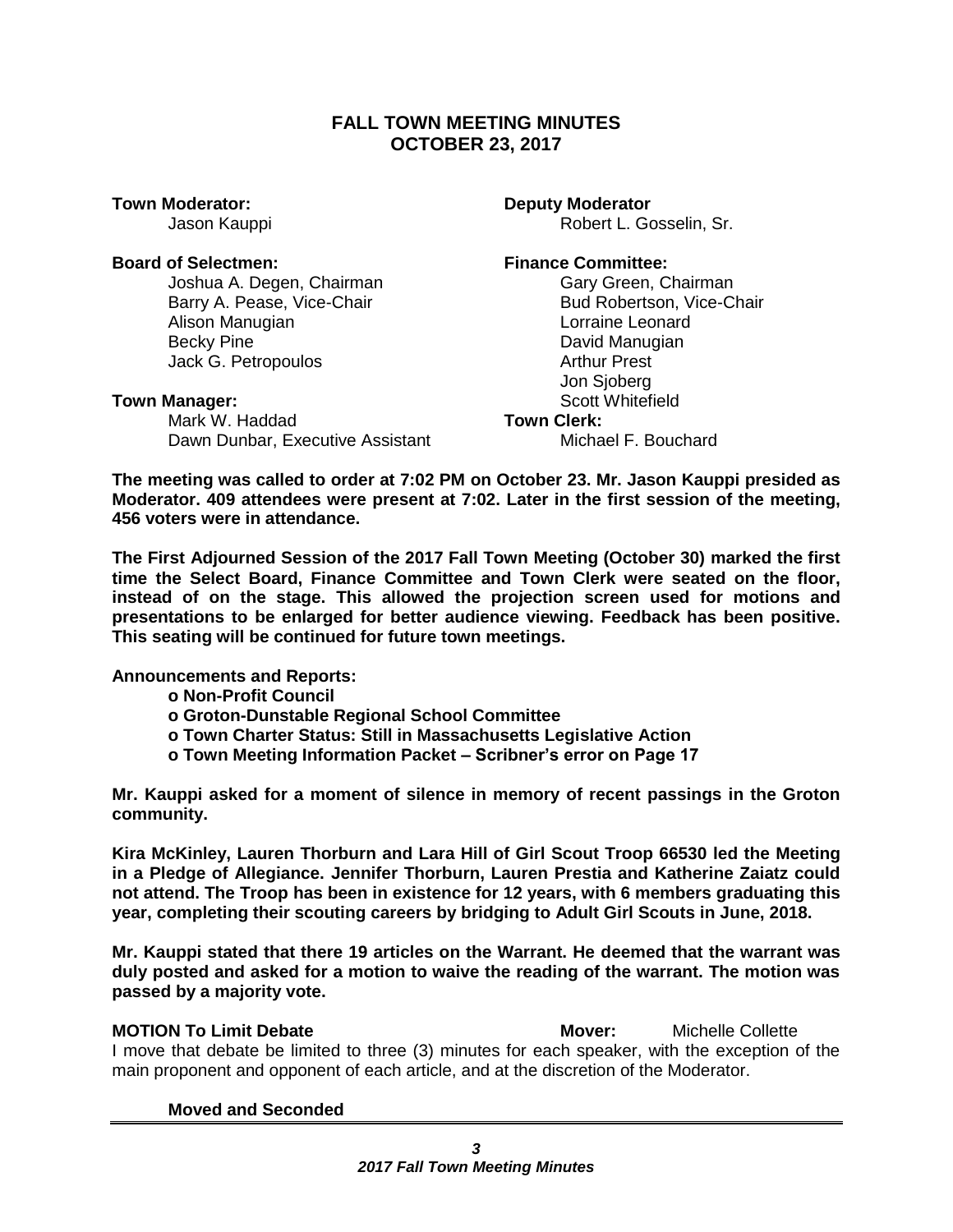Middlesex, ss. Commonwealth of Massachusetts To any Constable in the Town of Groton

Greetings:

In the name of the Commonwealth of Massachusetts, you are hereby required to notify and warn said inhabitants of the Town of Groton qualified to vote on Town affairs to assemble in the Groton-Dunstable Middle School Auditorium in said Town on Monday, the twenty-third day of October, 2017 at Seven O'clock in the evening, to consider the following:

### *ARTICLE 1: CITIZENS' PETITION – ALL ARE WELCOME MARKERS*

To see if the Town will vote to change the wording of the markers approved at the 2017 Spring Town Meeting from "All Are Welcome" to "Welcome" such that the existing and any subsequent markers to be placed pursuant to that meeting will read (by line): "Town of Groton/Welcome/Town Meeting 2017". All funds needed to change the wording of the existing markers will be contributed by individual Town citizens who wish to avoid the divisiveness caused by the existing and planned markers, or to take any other action relative thereto.

### *CITIZENS' PETITION*

| <b>NAME</b>          | <b>ADDRESS</b>         | <b>NAME</b>       | <b>ADDRESS</b>        |
|----------------------|------------------------|-------------------|-----------------------|
| John L. Saball       | 271 Forge Village Road | John M. Niles     | 14 McLains Woods Road |
| Claudia Saball       | 271 Forge Village Road | Kimberly S. Niles | 14 McLains Woods Road |
| Gail Chalmers        | 123 Pepperell Road     | Donald R. Black   | 573 Longley Road      |
| Penelope C. Hommeyer | 18 Blossom Lane        | Earl N. Carter    | 8 Lone Lane           |
| James A. Hommeyer    | 18 Blossom Lane        | John W. Valentine | 313 Whiley Road       |
|                      |                        |                   |                       |

#### **Board of Selectmen:** *Not Recommended (4 Against, 1 No Position – Pease)* **Finance Committee:** *No Position*

**Summary: The following summary was prepared by the petitioners and represents their view on the Article:** *The Welcome Markers Article seeks to assure that the Town's public signage is politically and culturally neutral. Subsequent to the approval of the "All Are Welcome" markers, many Town residents have learned that the wording of the signs does, in fact, have specific political and cultural connotations. This is not appropriate for a Town with diverse citizens and points of view. The changes are sought to lessen the partisan divisiveness caused by Town markers which make a political/cultural statement rather than simply welcoming people of all backgrounds and views to our Town.*

### **Mover: John Saball**

**MOTION:** I move that the Town vote to change the wording of the markers approved at the 2017 Spring Town Meeting from "All Are Welcome" to "Welcome" such that the existing and any subsequent markers to be placed pursuant to that meeting will read (by line): "Town of Groton/Welcome/Town Meeting 2017". All funds needed to change the wording of the existing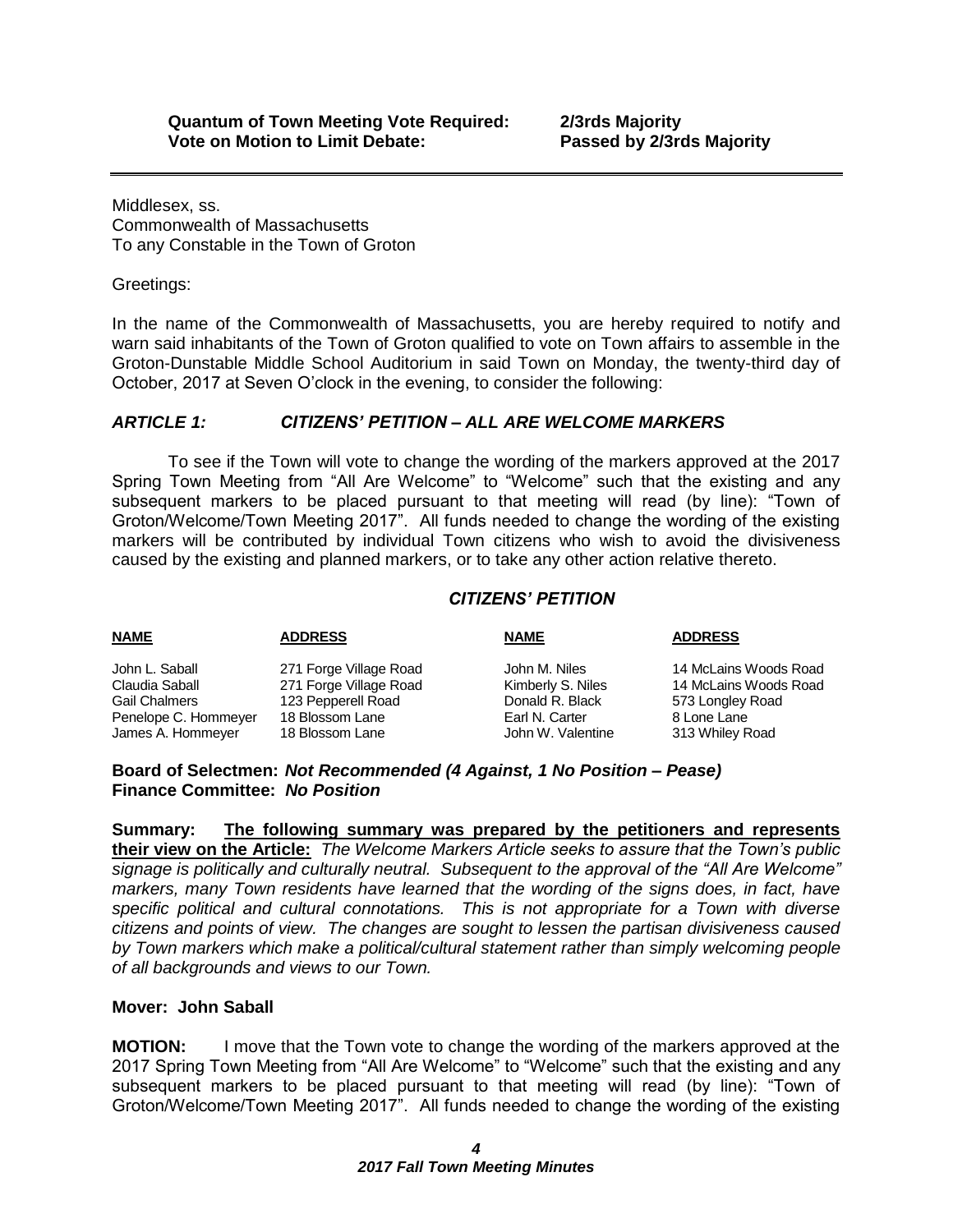markers will be contributed by individual Town citizens who wish to avoid the divisiveness caused by the existing and planned markers.

#### **Moved and Seconded Quantum of Town Meeting Vote: Majority**

#### **Discussion:**

#### **Presentation by Proponents**

- o Mr. Sabal: Stated that the markers should be "simple and neutral"; believes the markers are a political statement. The proponents are here to be heard on the merits of the article, that this issue has caused anxiety and division and should properly debated.
- o Mr. Niles: Believes that the passage of Article 17 in Spring 2017 is important context for this Article 1. Article 1 is a lawful petition, not an effort to undo a vote, but an effort to pay attention to local government. A small percentage of Groton voters voted to install these markers to issue what some consider to be a political statement. Changes to the markers should be made as the message has been coopted by activist organizations using these words as a political slogan to which he does not want to see Groton align.
- $\circ$  Ms. Hommeyer: wishes to participate in removing the political message in a nondestructive way by changing the words but not removing the markers.
- $\circ$  Mr. Valentine: Private funding will be used to change the markers "in place" at a bid cost of \$150 per marker. Reimbursement to the original donors is not being addressed, but hopes the previous donors would welcome this change. He further stated that there was no objection to the article in the Spring as there was no organized opposition. The proponents will ask for a secret ballot on Article 1 due to the "poisoned atmosphere". He added that Article 1 should not be considered advisory and that it does not require town resources. He asked if the political statement was worth the divisiveness it has caused.
- o Mr. Black: is okay with "Welcome" but not with "All Are Welcome" because that is the wrong message. He related a story from his youth in which he met Dr. Martin Luther King who was in Groton to give a speech at the Groton School, to indicate that Groton has historically been a welcoming community.
- o Proponents strongly pointed out that they are not against any individuals or groups. They believe the message has significant political overtones and not appropriate for the Town.

#### **MOTION to fix the method of voting on Article 1 Main Motion to be by Secret Ballot. Moved and Seconded Quantum of Town Meeting Vote: Majority**

#### **Discussion (Continued):**

o Board of Selectmen (Alison Manugian): A majority of 2017 Spring Town Meeting Attendees did support Article 17. A majority of the Board of Selectmen do not support Article 1.

o Jack Petropoulos (as Selectman): Was an initial proponent of Spring Article 17. The message is affiliated with "nothing". Don't let our Town be known for removing "All" and creating division.

o Sustainability Commission (Bruce Easom): voted 2 (in favor) -1 (against) -1 (abstain) to not recommend Article 1.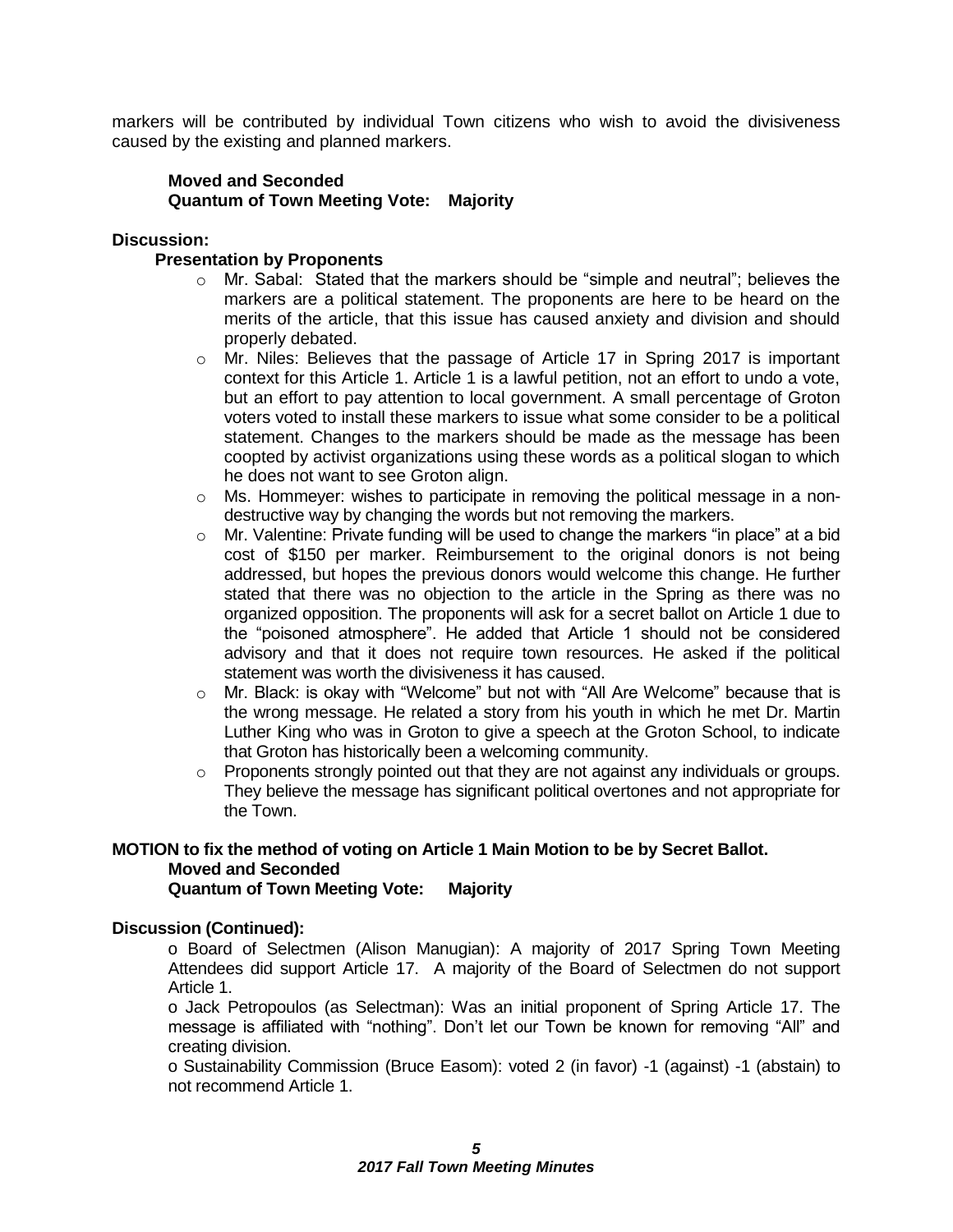Q: Did town meeting know of the time capsules being placed with the markers?

R: Mr. Petropoulos stated this was discussed at a Board of Selectmen meeting and with the School Superintendent. It was not discussed at town meeting. His statement was challenged. A video was displayed showing the Board of Selectmen discussing time capsules at a public meeting.

C: This controversy is derived from a lack of process. The Town should not enter into immigration issues.

C: This is a highly political statement. Groton should not be involved in national politics.

C: Supports the message but not the process used to incorporate a political message.

C: (Marlena Gilbert, Chair GDRSC): The School Committee did not know of the markers when the invitation for student essays was received. The School Committee did not endorse the markers. The Schools should not be a political organization.

C: Town Clerk Bouchard was asked to explain how a secret ballot would be executed, and for an estimate of time. He thought 30-45 minutes to process the 400+ attendees using a voting machine to count the votes.

Q: Why is this vote mandatory but the Spring 2017 vote was advisory?

R: The Spring vote was advisory, but followed as history of previous votes (notably the vote on the Personnel Board some years ago) caused the Board of Selectmen to think it is important to follow the vote of Town Meeting.

C: Suggest that this question be put on the Spring 2018 Town Election ballot. "All Are" is not the issue. It's a surrogate for issues with the current administration.

C: "All Are Welcome" is not a political message; it is a humanitarian message.

**MOTION to Move the Questions of the Secret Ballot and Article 1 – Main Motion: Moved and Seconded**

**Quantum: 2/3rds Majority**

**Vote on Motion to Move the Questions: Passed by 2/3rds Majority**

**Vote on Motion to Fix the Method of Voting to be a Secret Ballot for Article 1 – Main Motion: Defeated (i.e. Secret Ballot would not be used)**

**Vote on Article 1 – Main Motion: Chair declares the motion was defeated. 7 voters did not contest the ruling.** \_\_\_\_\_\_\_\_\_\_\_\_\_\_\_\_\_\_\_\_\_\_\_\_\_

*ARTICLE 2: PRIOR YEAR BILLS*

To see if the Town will vote to transfer from available funds a sum or sums of money for the payment of unpaid bills from prior fiscal years, or to take any other action relative thereto.

#### *BOARD OF SELECTMEN*

#### **Board of Selectmen:** *Recommended Unanimously* **Finance Committee:** *Recommended 6-0-0*

**Summary:** *Town Meeting approval is required to pay bills from a prior fiscal year. A list of unpaid bills will be provided at Town Meeting.*

**Mover: Becky Pine**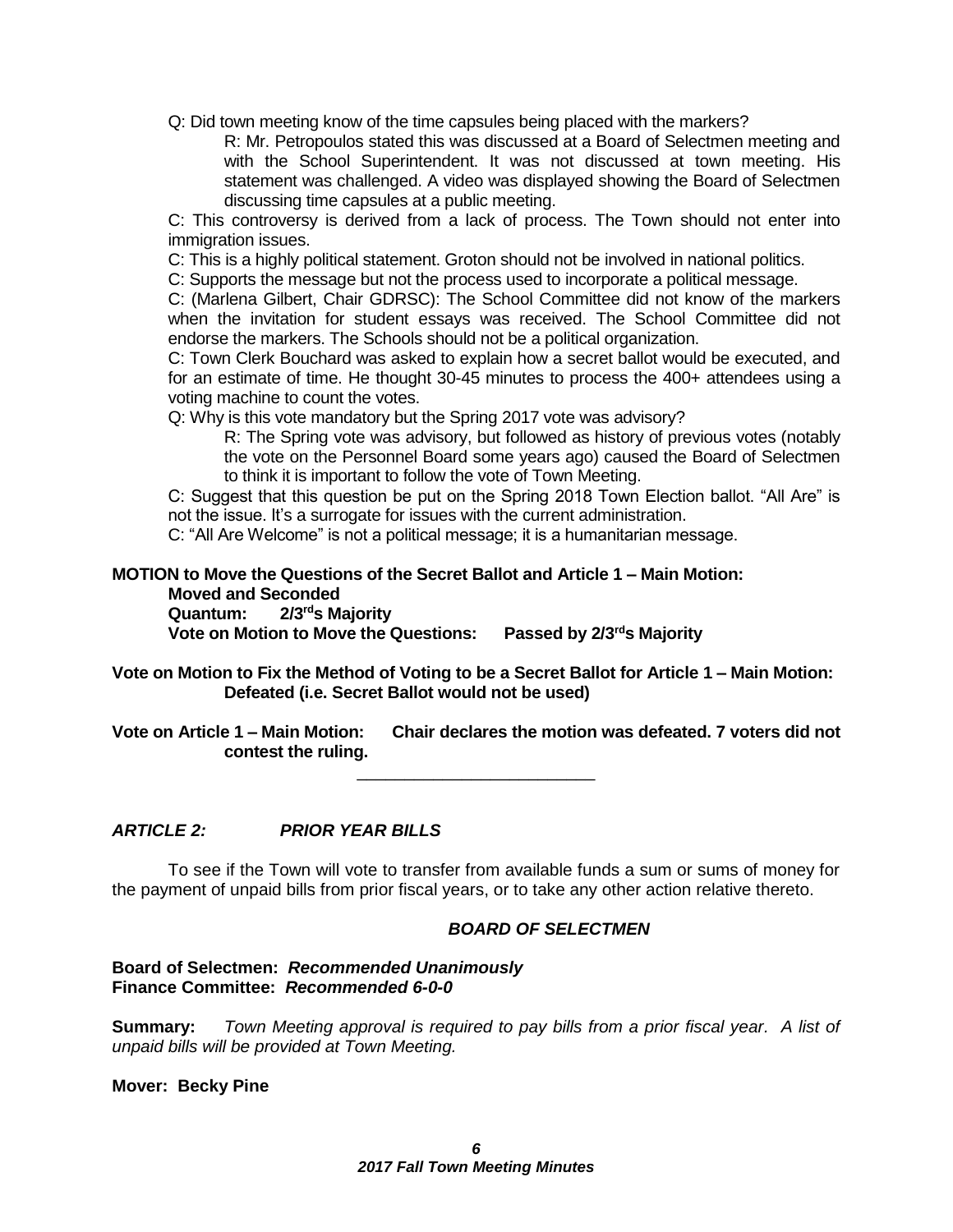**MOTION:** I move that the Town vote to transfer from the Excess and Deficiency Fund (Free Cash) the sum of \$16,500 for the payment of the following bill of a prior fiscal year:

Sprague Energy - \$16,500

Total \$16,500

**Moved and Seconded Quantum of Town Meeting Vote: 4/5's Majority Vote on Article 2 – Main Motion: Passed by Unanimous Vote**

#### \_\_\_\_\_\_\_\_\_\_\_\_\_\_\_\_\_\_\_\_\_\_\_\_ *ARTICLE 3: AMEND THE FISCAL YEAR 2018 TOWN OPERATING BUDGET*

To see if the Town will vote to amend the Fiscal Year 2018 Operating Budget as adopted under Article 4 of the 2017 Spring Town Meeting, and vote to raise and appropriate and/or transfer from available funds a sum or sums of money as may be necessary to defray the expenses of the Town for Fiscal Year 2018, or to take any other action relative thereto.

#### *FINANCE COMMITTEE BOARD OF SELECTMEN TOWN MANAGER*

#### **Board of Selectmen: Recommended Unanimously Finance Committee: Recommended 5 In Favor 1 Against (Robertson)**

**Summary:** *The Fiscal Year 2018 Town Operating Budget was approved at the 2017 Spring Town Meeting in April, 2017. Any changes to this Budget would have to be made prior to setting the tax rate. The purpose of this article is to make any necessary changes to balance the FY 2018 Operating Budget. Please see the Town Manager's Report contained in the back of this Warrant for an explanation outlining the proposed changes.*

#### **Mover: Barry Pease**

-

**MOTION:** I move that the Town vote to amend the Fiscal Year 2018 Operating Budget, as adopted under Article 4 of the April 24, 2017 Spring Town Meeting, as follows, each line item to be considered as a separate appropriation for the purposes voted:

**GENERAL GOVERNMENT:** By increasing the General Government Appropriation from \$1,946,980 to \$1,961,480 so as to: increase Line Item 1032 – "Town Manager Expenses" by \$10,000, from \$4,000 to \$14,000; increase Line Item 1101 – "IT Wages" by \$500, from \$47,753 to \$48,253; and increase Line Item 1131 – "Town Clerk Wages" by \$4,000, from \$54,589 to \$58,589; And to raise and appropriate the sum of \$14,500 to fund said increases.

**Moved and Seconded Quantum of Town Meeting Vote: Majority Vote on Article 3-Main Motion: Passed by Majority Vote**

\_\_\_\_\_\_\_\_\_\_\_\_\_\_\_\_\_\_\_\_\_\_\_\_\_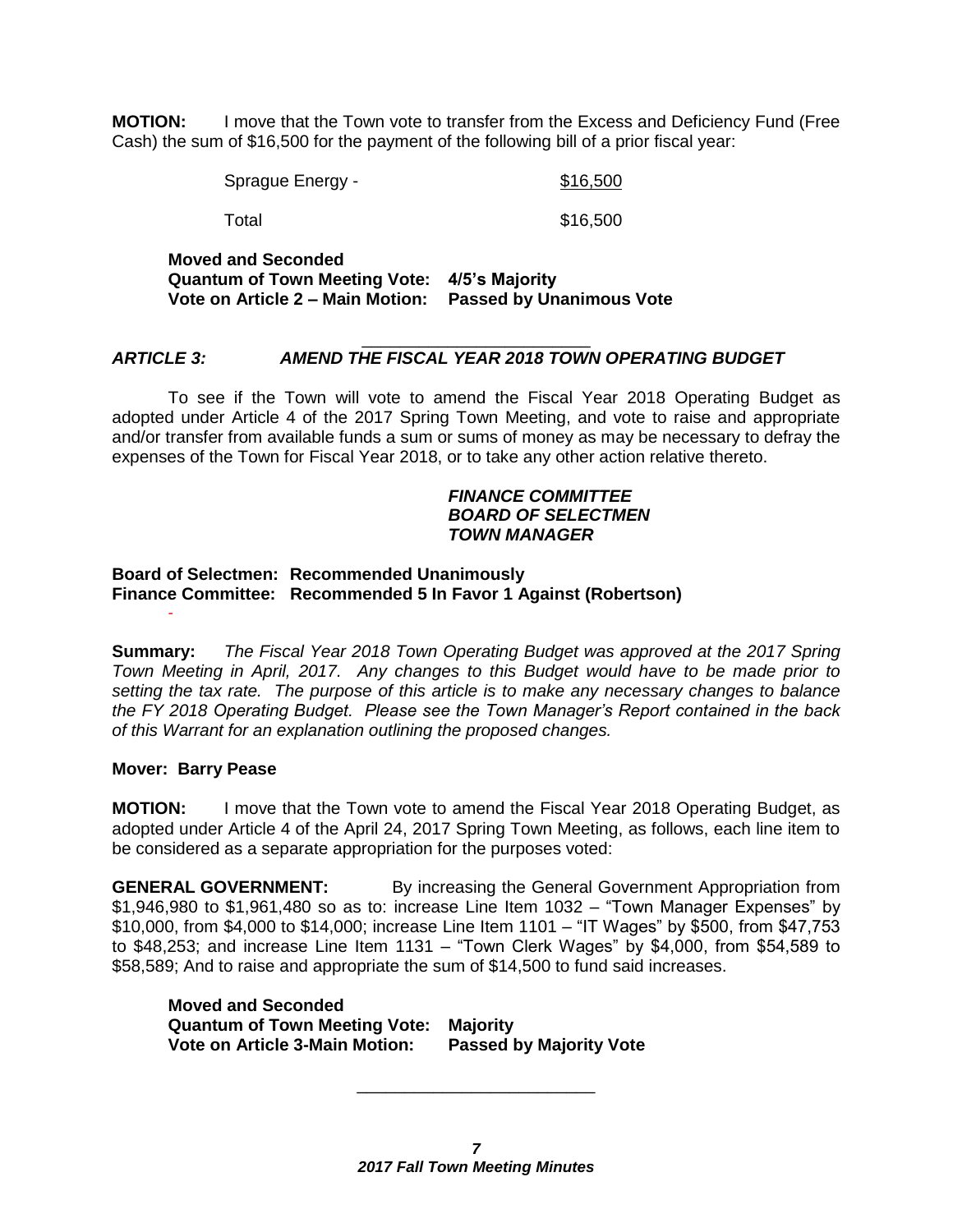#### *ARTICLE 4: TRANSFER WITHIN SEWER ENTERPRISE FUND*

To see if the Town will vote to transfer a sum or sums of money from the Sewer Enterprise Fund Surplus to the Fiscal Year 2018 Sewer Enterprise Department Budget for engineering services related to the Pepperell Wastewater Treatment Plant Upgrades, or to take any other action relative thereto.

#### *BOARD OF SEWER COMMISSIONERS*

#### **Board of Selectmen:** *Recommended Unanimously* **Finance Committee:** *Recommended Unanimously* **Sewer Commission:** *Recommended Unanimously*

**Summary:** *This Article seeks to transfer a sum of money from the Sewer Enterprise Fund Surplus to the Fiscal Year 2018 Sewer Department's General Expenses for engineering services related to the Pepperell Wastewater Treatment Plant Upgrades. The exact amount will be provided at Town Meeting.*

#### **Mover: James Gmeiner**

**MOTION:** I move that the Town vote to transfer the sum of \$90,000 from the Sewer Enterprise Fund Surplus to the Fiscal Year 2018 Sewer Enterprise Department Budget for engineering services related to the Pepperell Wastewater Treatment Plant Upgrades

**Moved and Seconded Quantum of Town Meeting Vote: Majority Vote on Article 4 – Main Motion: Passed by Unanimous Vote**

*ARTICLE 5: TRANSFER MONEY INTO THE CAPITAL STABILIZATION FUND*

To see if the Town will vote to raise and appropriate and/or transfer from available funds a sum or sums of money to be added to the sum already on deposit in the Capital Stabilization Fund, or to take any other action relative thereto.

\_\_\_\_\_\_\_\_\_\_\_\_\_\_\_\_\_\_\_\_\_\_\_\_\_

#### *BOARD OF SELECTMEN*

#### **Board of Selectmen:** *Recommended Unanimously* **Finance Committee:** *Recommended Unanimously*

**Summary:** *The Fund has a balance of \$118,486. The financial management goal is to achieve and maintain a balance in the Capital Stabilization Fund equal to 1.5% of the total annual budget. The target amount for the Capital Stabilization Fund will be provided at Town Meeting.*

#### **Mover: Joshua Degen**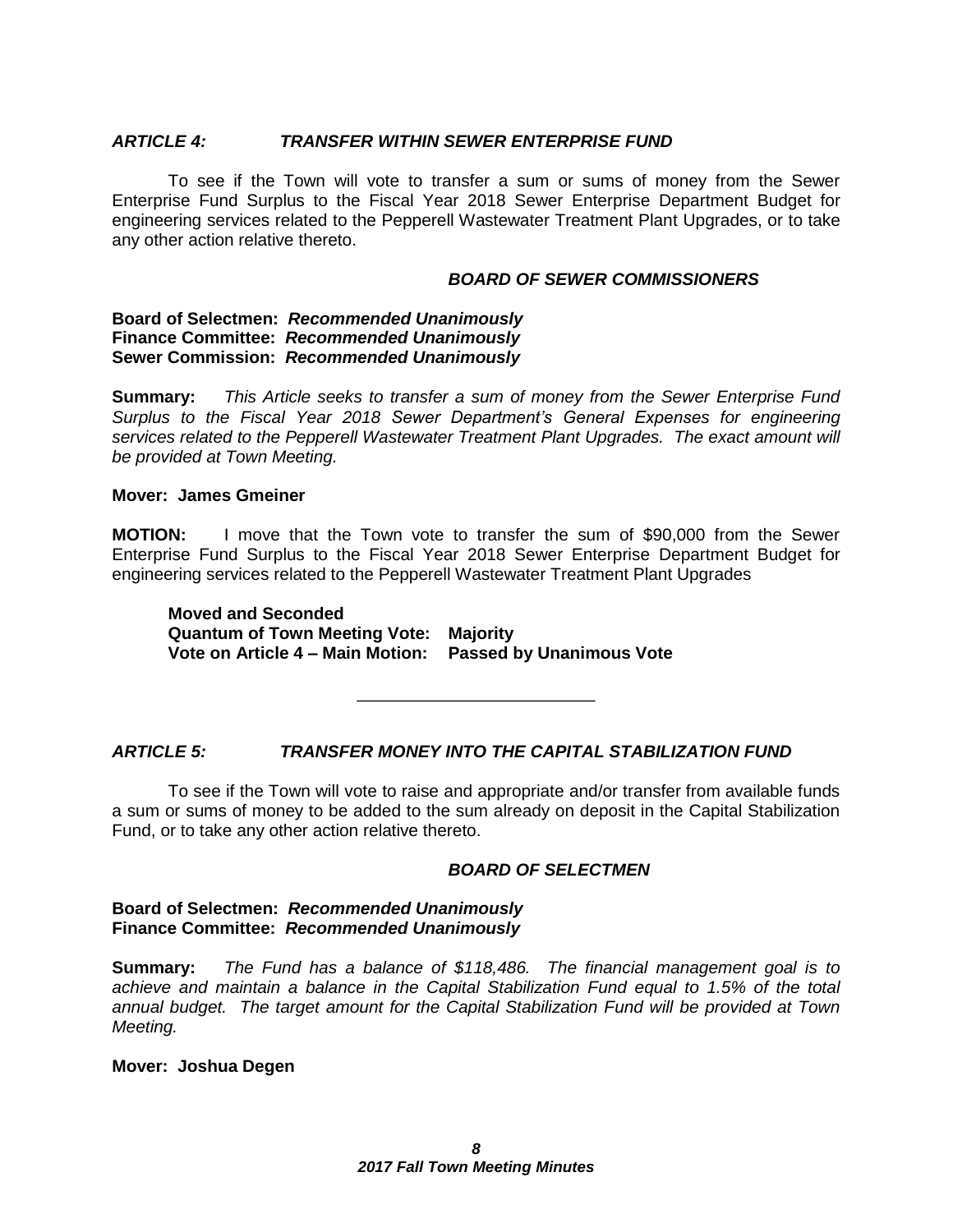**MOTION:** I move that the Town vote to transfer the sum of \$500,000 from the Excess and Deficiency Fund (Free Cash) to be added to the sum already on deposit in the Capital Stabilization Fund.

#### **Moved and Seconded Quantum of Town Meeting Vote: Majority**

#### **Discussion:**

o Brief discussion on merits of maintaining stabilization funds compared to returning money to the taxpayers.

#### **Vote on Article 5 – Main Motion: Passed by Majority Vote**

\_\_\_\_\_\_\_\_\_\_\_\_\_\_\_\_\_\_\_\_\_\_\_\_\_

### *ARTICLE 6: TRANSFER MONEY INTO THE STABILIZATION FUND*

To see if the Town will vote to raise and appropriate and/or transfer from available funds a sum or sums of money to be added to the sum already on deposit in the Stabilization Fund, or to take any other action relative thereto.

#### *BOARD OF SELECTMEN*

#### **Board of Selectmen:** *Recommended Unanimously* **Finance Committee:** *Recommended Unanimously*

**Summary:** *The balance in this fund is \$1.79 million. The financial management goal is to achieve and maintain a balance in the Stabilization Fund equal to 5% of the total annual budget. The target amount for the Stabilization Fund will be provided at Town Meeting.*

#### **Mover: Alison Manugian**

**MOTION A:** I move that the Town vote to transfer the sum of \$0 from the Excess and Deficiency Fund (Free Cash) to be added to the sum already on deposit in the Stabilization Fund.

#### **Moved and Seconded**

**MOTION B:** I move that Article 6 be indefinitely postponed.

**Moved and Seconded Quantum of Town Meeting Vote: Majority Vote on Article 6 – Indefinitely Postpone: Passed by Unanimous Vote**

### *ARTICLE 7: SENIOR CENTER DESIGN*

To see if the Town will vote to raise and appropriate, transfer from available funds, and/or borrow a sum or sums of money, to be expended by the Town Manager, for the purpose of hiring an architect and/or engineer, pursuant to the Designer Selection Guidelines adopted by the Board of Selectmen in December, 2010, for the design, or design and construction bidding process, of a new Senior Center, and/or the renovation and expansion of the current Senior Center, and all costs associated and related thereto, or to take any other action relative thereto.

\_\_\_\_\_\_\_\_\_\_\_\_\_\_\_\_\_\_\_\_\_\_\_\_\_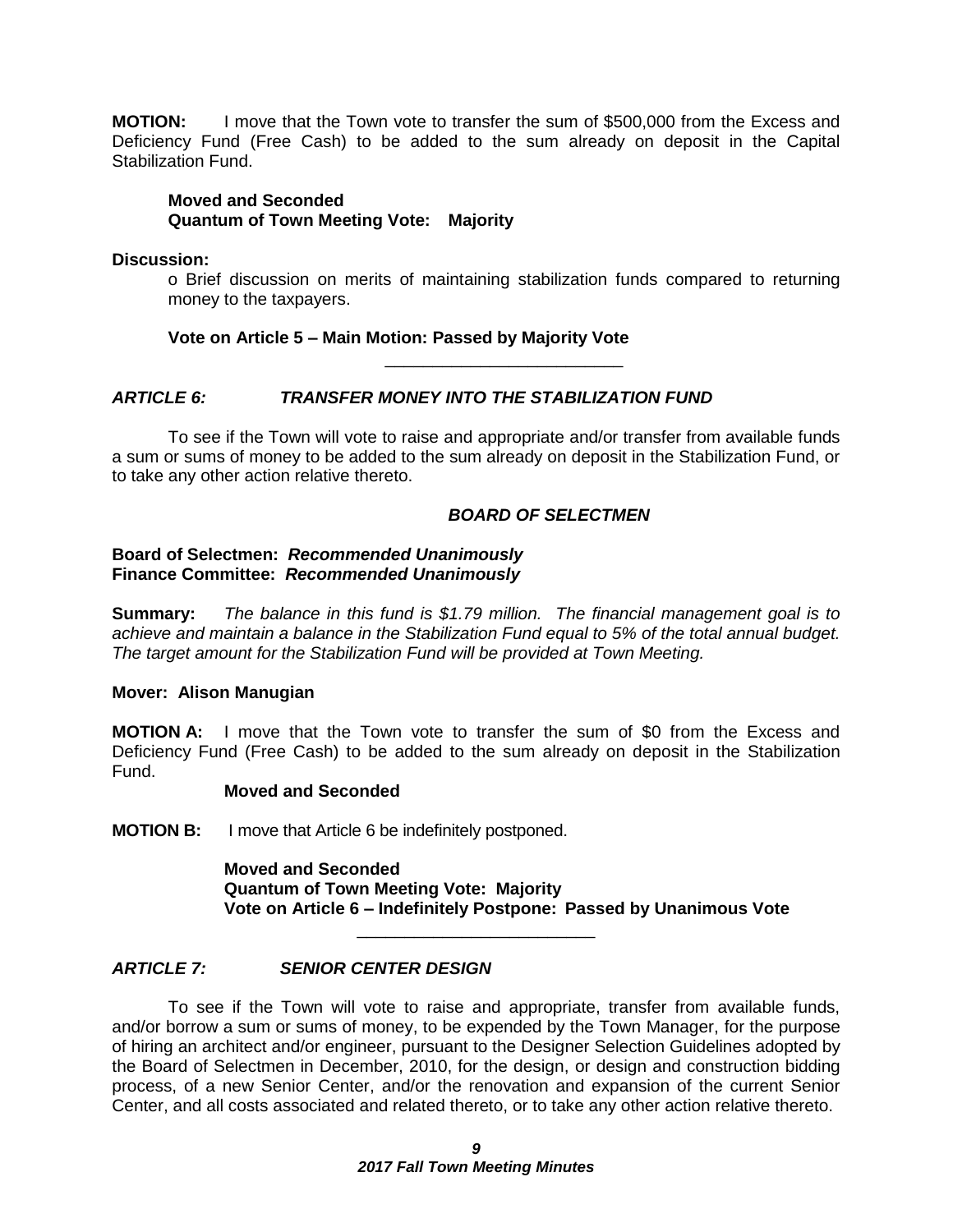#### *BOARD OF SELECTMEN SENIOR CENTER BUILDING COMMITTEE*

#### **Board of Selectmen:** *3 In Favor; 2 No Position* **Finance Committee:** *Recommended Unanimously*

**Summary:** *Originally constructed in 1986 as a VFW hall, Groton's current senior center is inadequate for current program needs as well as deficient in meeting minimal standards of universal accessibility. Previous analysis and Town Meeting vote have determined that the current West Groton site is the preferred choice for a center that will serve Groton's growing senior population and the community both now and into the future. This article requests funding to allow the Town to secure design and bid-level documents that will determine how much a renovated and expanded or new senior center will cost and thereby adequately inform voters for a future Town Meeting and Proposition 2 ½ debt exclusion vote.* 

#### **Mover: Joshua Degen**

**MOTION:** I move that the Town vote to transfer the sum of \$175,000 from the Receipts Reserved for Appropriation and transfer the sum of \$275,000 from the Excess and Deficiency Fund (Free Cash) for a total sum of \$450,000, to be expended by the Town Manager, for the purpose of hiring an architect and/or engineer, pursuant to the Designer Selection Guidelines adopted by the Board of Selectmen in December, 2010, for the design, or design and construction bidding process, of a new Senior Center, and/or the renovation and expansion of the current Senior Center, and all costs associated and related thereto.

#### **Moved and Seconded Quantum of Town Meeting Vote: Majority**

#### **Discussion:**

- o Finance Committee: Unanimously supports this article
- o Planning Board: Voted on Sept 14 to Recommend this article by a 4-1 vote
- o GDRSC: voted on Sept 20 to support this article
- o Commission on Accessibility: Voted on Sept 11 to unanimously support this article.
- o Board of Selectmen voted 3 in favor and 2 no position on this article.
- o Sustainability Commission voted 3 In Favor and 1 Abstaining to support this article

o Mr. Cunningham presented the report of the Senior Center Building Committee describing the need for an updated facility and the proposed funding process. This article is to fund an architect's design, the preparation of bid documents, an owner's project manager (as required by law), and bid solicitation to construct a new senior center. The results of the bid process will be presented to Town Meeting in Spring 2018.

o Mr. Manugian stated that the Charter Review Committee, during its discussions, recommended not voting to spend money at a Fall Town Meeting because the Meeting doesn't know the totality of spending requests coming before the Town.

o Mr. Green stated that the Finance Committee supports waiting for the Spring Town Meeting for appropriation articles, in general. However, sometimes there is a good reason to appropriate at the Fall Meeting. The Finance Committee believes this proposal is a good reason so that the Spring Meeting can discuss the merits of the result.

Q: Is it a legal requirement to have a stand-alone senior center?

R; No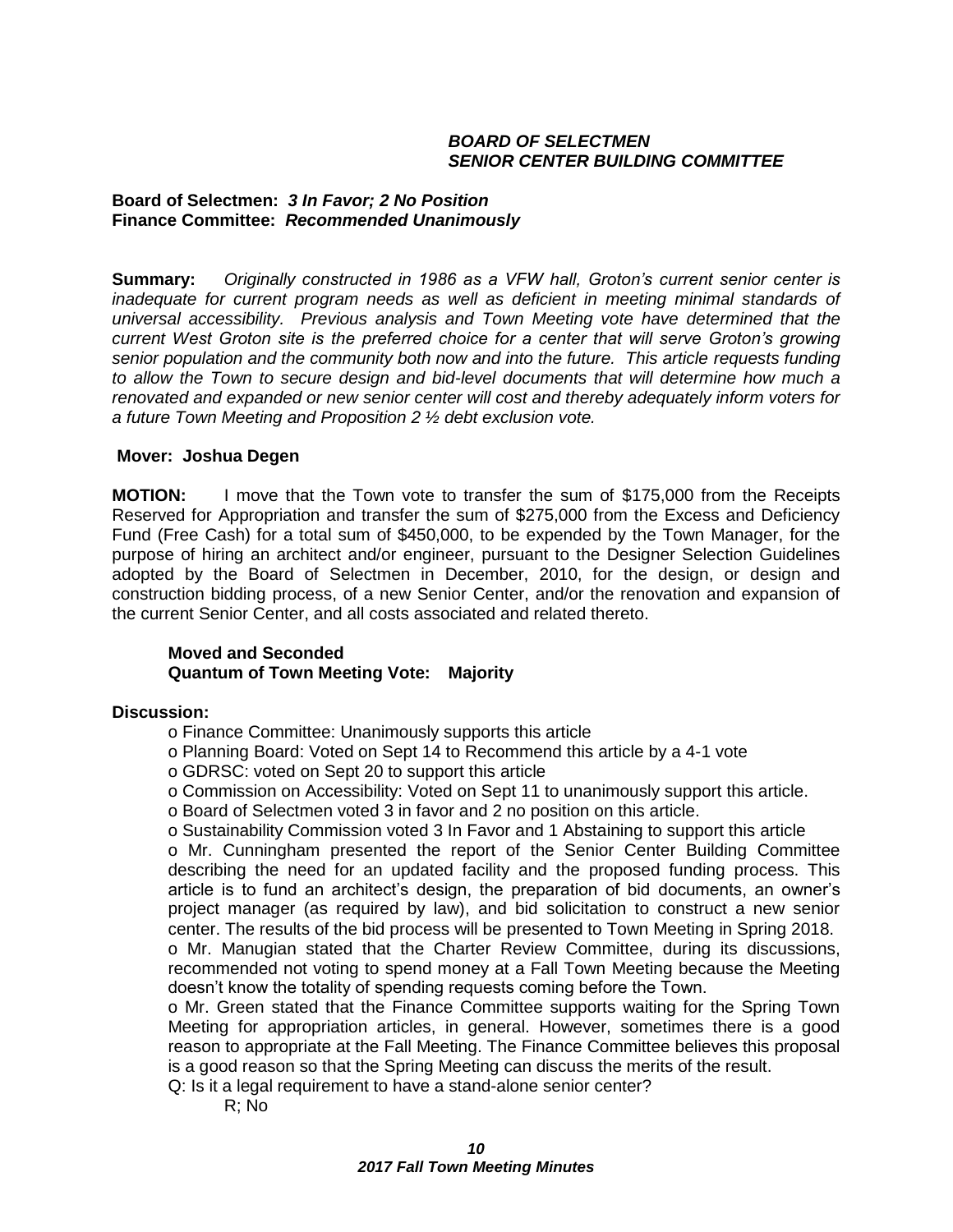Q: If the Center was required to make repairs (estimated to be \$950,000), could a solution be to close the building?

R: In the opinion of Town Counsel, that would likely not be an acceptable solution.

o Ms. Gilbert stated that both the seniors and students needs the Town's support.

#### **MOTION to Move the Question**

**Moved and Seconded Quantum: 2/3rds Majority Vote on Motion to move the Question: Passed by 2/3rds Majority** 

**VOTE on Article 7 – Main Motion: Passed by Majority Vote**

#### *ARTICLE 8: CREATE TOWN CAPITAL STABILIZATION FUND FOR GDRSD*

To see if the Town will vote to create a Capital Stabilization Fund entitled "Town of Groton Capital Stabilization Fund for the Groton Dunstable Regional School District" and to raise and appropriate and/or transfer from available funds a sum or sums of money to be added to said fund, or to take any other action relative thereto.

\_\_\_\_\_\_\_\_\_\_\_\_\_\_\_\_\_\_\_\_\_\_\_\_\_

#### *BOARD OF SELECTMEN FINANCE COMMITTEE TOWN MANAGER*

#### **Board of Selectmen:** *Recommended Unanimously* **Finance Committee:** *Recommended to Create Fund (5 In Favor, 2 Against – Leonard, Sjoberg) Recommended Unanimously to Fund at Proposed Level*

**Summary:** *The Groton Dunstable Regional School District Committee has recently adopted a long-range Capital Plan to address its capital needs. This detailed plan will require a substantial financial contribution from both Groton and Dunstable over the next several years. While Groton approved a GDRSD held Capital Stabilization Fund, approval by Dunstable is also needed. A Town of Groton held Capital Stabilization account will allow Groton to be prepared to pay its share of Capital costs. To that end, the Board of Selectmen, Finance Committee and Town Manager would like to create and begin funding a Town of Groton held Capital Stabilization fund for the GDRSD.*

#### **Mover: Joshua Degen**

**MOTION:** I move that the Town vote to create a Capital Stabilization Fund entitled "Town of Groton Capital Stabilization Fund for the Groton Dunstable Regional School District" and to transfer the sum of \$500,000 from the Excess and Deficiency Fund (Free Cash) to be added to said fund.

**Moved and Seconded Quantum of Town Meeting Vote: Majority VOTE on Article 8 – Main Motion: Passed by Majority Vote**

\_\_\_\_\_\_\_\_\_\_\_\_\_\_\_\_\_\_\_\_\_\_\_\_\_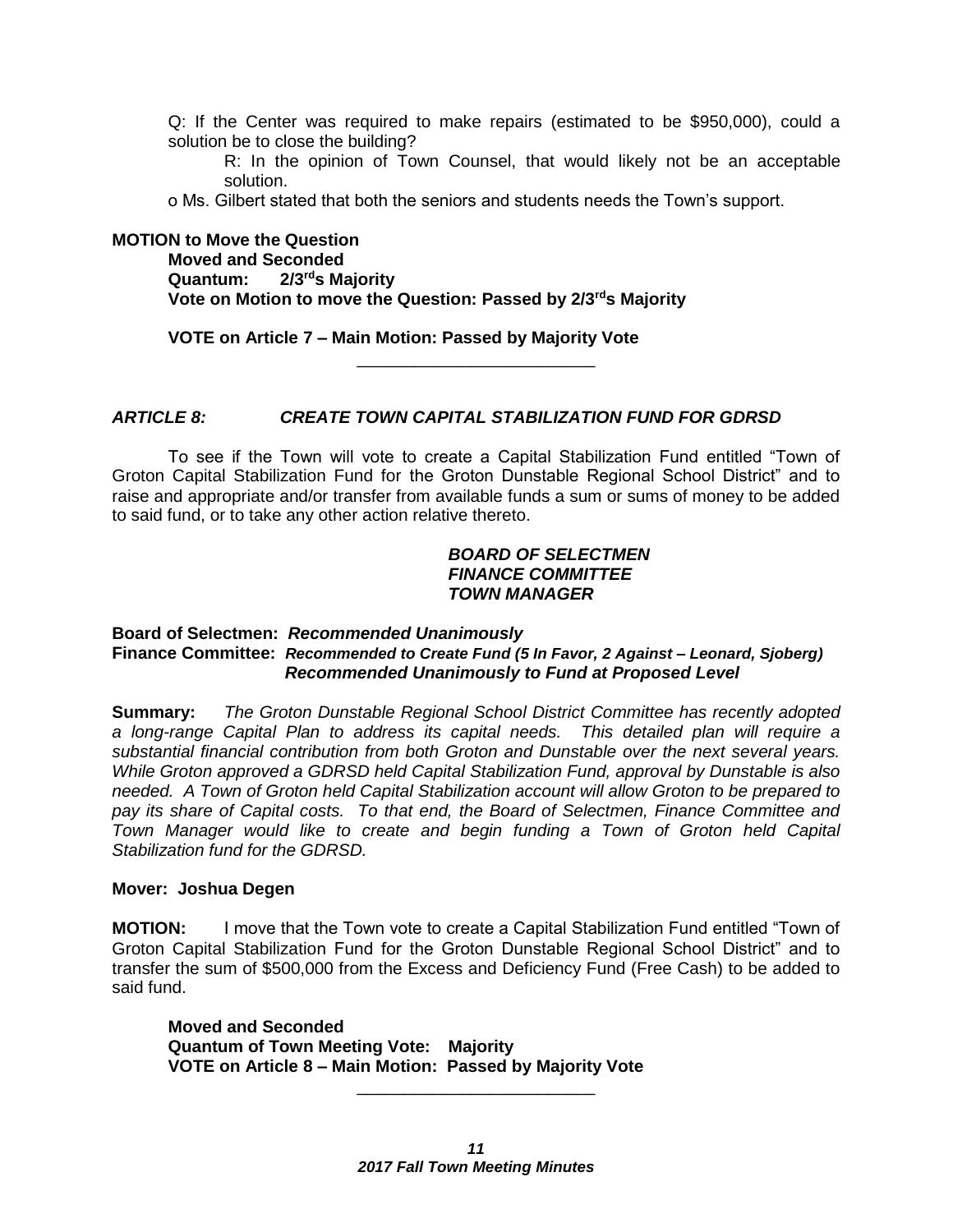**MOTION to Continue the Meeting to Monday, October 30, 2017 at 7:00 PM at the Groton-Dunstable Middle School Performing Arts Center**

**Moved and Seconded VOTE on Motion to Continue: Passed by Majority Vote**

**The Meeting was adjourned at 10:24 PM (October 23, 2017)**

\_\_\_\_\_\_\_\_\_\_\_\_\_\_\_\_\_\_\_\_\_\_\_\_\_

**The First Adjourned Session of the 2017 Fall Town Meeting was called to order at 7:01PM. There was no quorum requirement. Attendance was 106.** \_\_\_\_\_\_\_\_\_\_\_\_\_\_\_\_\_\_\_\_\_\_\_\_\_

### **ARTICLE 9: GDRSD PHONE SYSTEM & INTERNET INFRASTRUCTURE**

 To see if the Town will vote to raise and appropriate, transfer from available funds, and/or borrow a sum or sums of money to pay the Town of Groton's share for the Groton Dunstable Regional School District's District Wide Phone System & Internet Infrastructure replacement project, and all costs associated and related thereto, in accordance with the Regional School Agreement, or to take any other action relative thereto.

#### *GDRSD COMMITTEE*

#### **Board of Selectmen:** *Recommended Unanimously* **Finance Committee:** *Recommended Unanimously*

**Summary:** *The replacement of the District Wide Phone System & Internet Infrastructure is the largest expense in the adopted long-range District Capital & Technology Plans and is scheduled to take place in FY19. Groton's portion of the expense, per the regional agreement and based on the five-year rolling average pupil enrollment, is \$346,860. Replacing the network infrastructure is a necessity. The network is used for almost all assignments and testing. Many of the software requirements, including taking MCAS via computer, are mandated by the State. Currently the bandwidth is the most significant impediment (i.e. bottleneck); there are times when the performance is impacted and not steady. This can occur at inopportune moments such as during classroom activities or state mandated online MCAS testing. In addition to being an academic necessity there are safety concerns as the District does not have caller ID. Without caller ID, the District remains in a vulnerable position of not being able to determine where or what type of call is coming into the District, making prosecution difficult in the event of a threat. This vulnerability was identified when the District received a Robo Call bomb threat. Caller ID could prove to be critical for investigative purposes.*

### **Mover: Barry Pease**

**MOTION:** I move that the Town vote to transfer the sum of \$346,860 from the Excess and Deficiency Fund (Free Cash) to pay the Town of Groton's share for the Groton Dunstable Regional School District's District Wide Phone System & Internet Infrastructure replacement project, and all costs associated and related thereto, in accordance with the Regional School Agreement.

### **Moved and Seconded**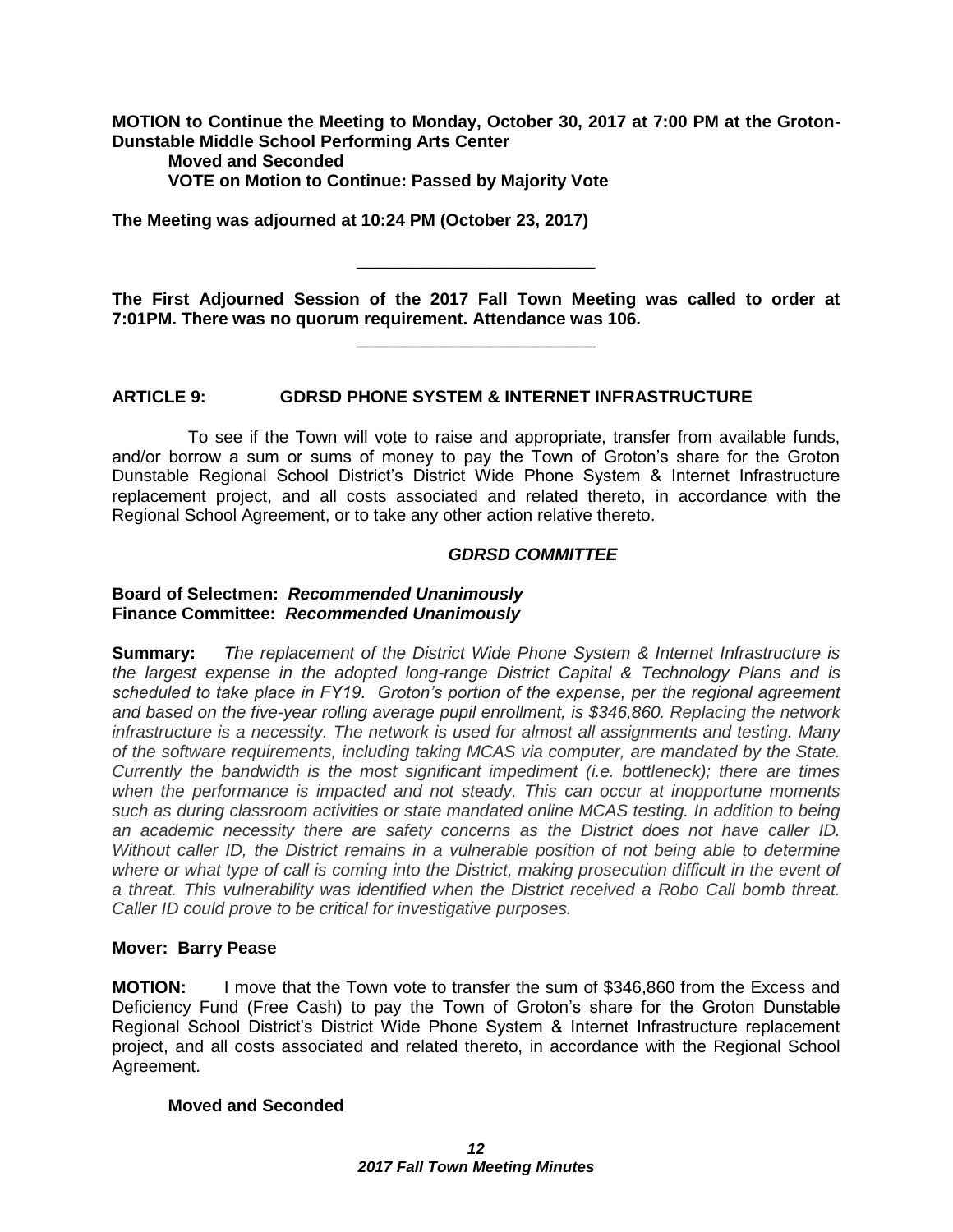### **Quantum of Town Meeting Vote: Majority**

#### **Discussion:**

o Marlena Gilbert, Chair-GDRSC, explained that this project addresses safety and academic issues. The current phone system has no caller ID capability. More academic requirements, including standardized tests, necessitate faster internet connections. This project will address both needs and be "future-proofed" to take advantage of Verizon upgrades.

o Ms. Gilbert also explained that this article was being brought to the Fall Town Meeting as a conclusion from a Survey Monkey poll results. This one article was brought forward due to recognize that other town needs may also require Fall funding. This will be a FY19 expense. Dunstable will also need to fund its portion before it can go forward.

o Council on Aging: We are responsible for creating a safe and adequate facility for our students. The Council on Aging supports this article.

#### **VOTE on Article 9 – Main Motion: Passed by Majority vote**

\_\_\_\_\_\_\_\_\_\_\_\_\_\_\_\_\_\_\_\_\_\_\_\_\_

### *ARTICLE 10: APPROPRIATION FOR CYCLICAL INSPECTIONS*

To see if the Town will vote to raise and appropriate, transfer from available funds, and/or borrow a sum or sums of money, to be expended by the Board of Assessors to perform a cyclical reinspection program, pursuant to and as required by the directive issued by the Massachusetts Department of Revenue, Bureau of Local Assessments, or to take any other action relative thereto.

#### *BOARD OF ASSESSORS*

#### **Board of Selectmen:** *Recommended Unanimously* **Finance Committee:** *Recommended Unanimously*

**Summary:** *In 2017, the Bureau of Local Assessments issued the following directive: "Cyclical Reinspection - Maintenance of current and accurate property inventory data is a critical element in the development of uniform, fair market values. Our last certification review indicated that the Board of Assessors should begin a cyclical reinspection program of all descriptive property data over a specified time period, so that each parcel is inspected at least once in every nine-year cycle." Cyclical Inspection, as defined by the Mass DOR, is the process of the systematic measure and listing of all properties within a municipality over a specified period of time (over the next 5 fiscal years and concluding prior to the Town of Groton's next recertification commencing in FY2022). The Cyclical Inspection process is utilized to update property owner record cards in order to provide fair and equitable assessments to ALL property owners in town. The Town has issued a Request for Proposal that will allow the Town to determine the cost effectiveness of conducting these inspections all at once, or over the next five years. A full report will be provided at Town Meeting.* 

### **Mover: Donald Black**

**MOTION:** I move that the Town vote to transfer the sum of \$103,500 from the Excess and Deficiency Fund (Free Cash), to be expended by the Board of Assessors, to perform a cyclical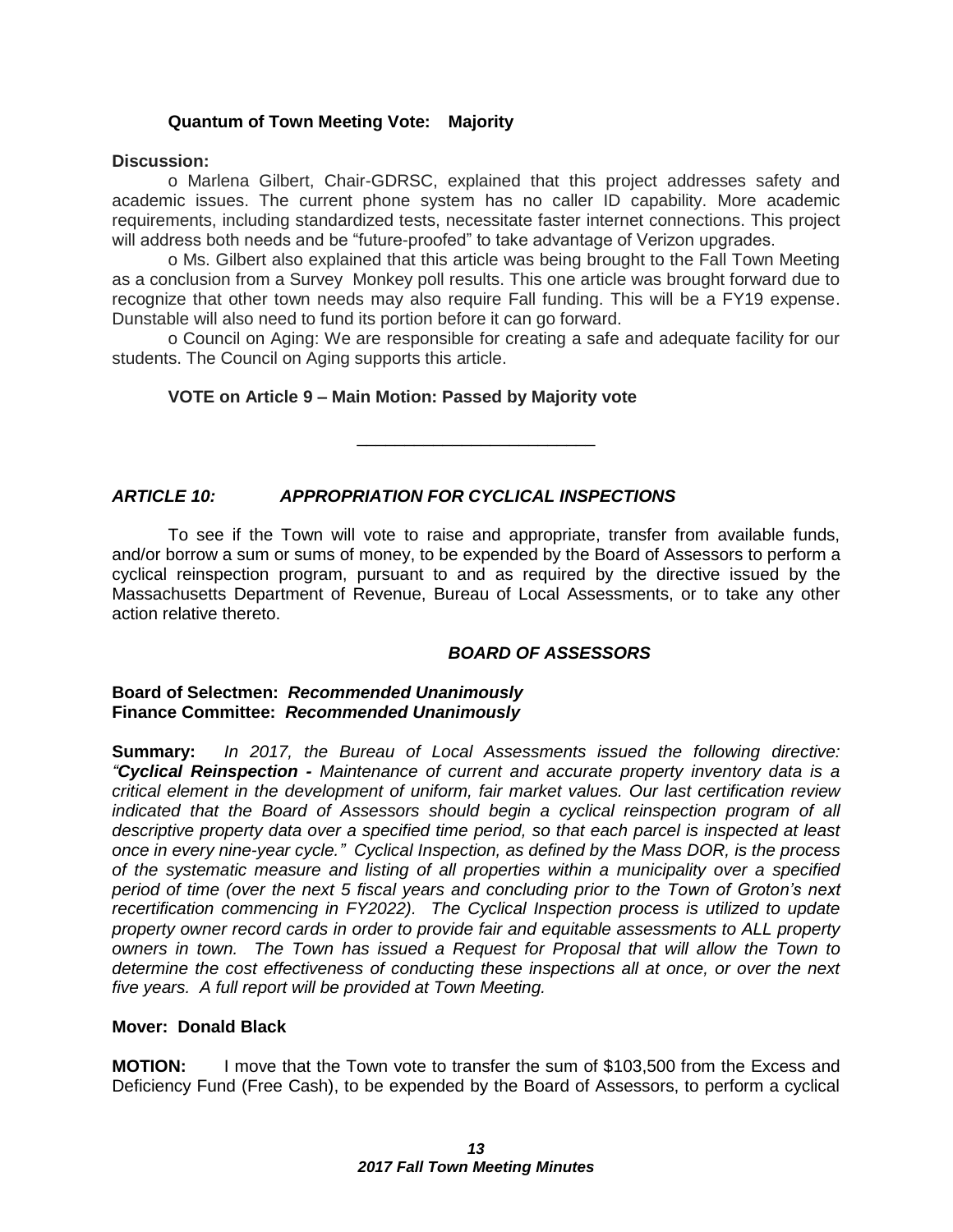reinspection program, pursuant to and as required by the directive issued by the Massachusetts Department of Revenue, Bureau of Local Assessments.

#### **Moved and Seconded Quantum of Town Meeting Vote: Majority VOTE on Article 10-Main Motion: Passed by Unanimous Vote**

\_\_\_\_\_\_\_\_\_\_\_\_\_\_\_\_\_\_\_\_\_\_\_\_\_

#### *ARTICLE 11: COMPLETE STREETS ENGINEERING*

To see if the Town will vote to raise and appropriate, transfer from available funds, and/or borrow a sum or sums of money, to be expended by the Town Manager, for the purpose of hiring an engineer for the design of traffic safety and pedestrian improvements funded by the Commonwealth of Massachusetts "Complete Streets" program, or take any action relative thereto.

#### *COMPLETE STREETS COMMITTEE*

#### **Board of Selectmen:** *Recommended Unanimously* **Finance Committee:** *Recommended Unanimously*

**Summary:** *The Complete Streets Committee received a grant from MassDOT to improve pedestrian safety and accessibility at crosswalks in the Town Center, to extend the sidewalk on Long Hill Road from Riverbend Drive to Groton Place, to install speed limit flashing lights in various locations, and to install two bicycle repair kits on the Nashua River Rail Trail. This article will provide funding for the required engineering design of the projects. The Town must provide the engineering to design and solicit bids in order to obtain the construction funding. It is anticipated that the cost of this engineering will not exceed \$45,000.*

#### **Mover: Peter Cunningham**

**MOTION:** I move that the Town vote to transfer the sum of \$45,000 from the Excess and Deficiency Fund (Free Cash), to be expended by the Town Manager, for the purpose of hiring an engineer for the design of traffic safety and pedestrian improvements funded by the Commonwealth of Massachusetts "Complete Streets" program.

#### **Moved and Seconded Quantum of Town Meeting Vote: Majority**

#### **Discussion:**

o Construction of this Complete Streets project will be funded by a \$339,270 state grant. The Town needs to do the initial engineering.

o The Complete Streets project will provide safe and accessible options for all travel modes (bike, walk, accessible, car).

o This is a 5 year plan with projects including Main Street Traffic Calming (incorporating signalized crosswalks), an extension of Long Hill Road sidewalk from Riverbend Dr to Groton Place, Speed Limit signage and two bike repair kits of the Rail Trail.

o The opening of the Groton Inn and Indian Hill Music are considered in the plan, but these projects are needed anyway as growth has already occurred.

o Q: Is \$340k funding for one year or five?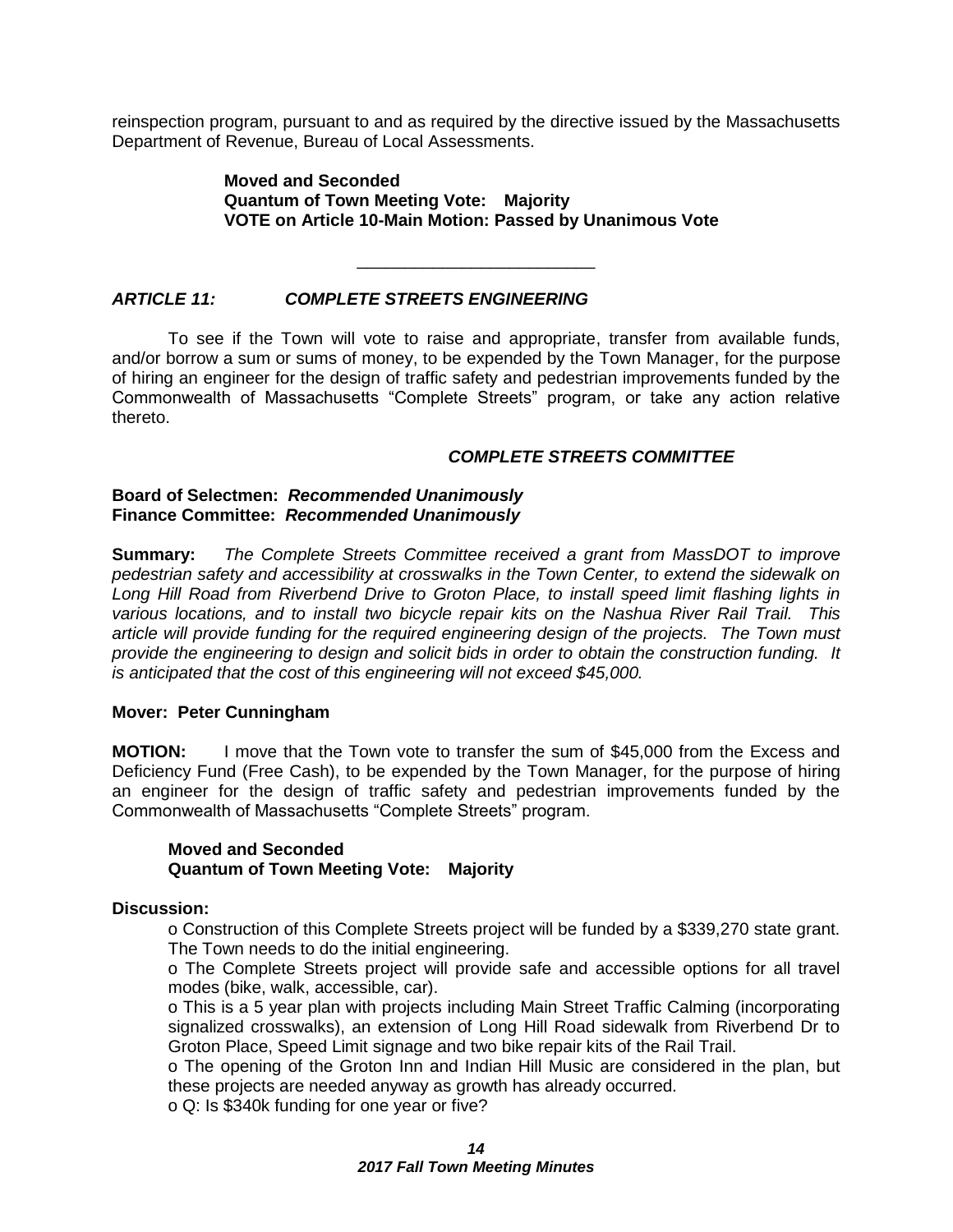R: One year (2018) funding

o Planning Board: Met on October 12, 2017 and voted unanimously to support this article.

#### **VOTE on Article 11 – Main Motion: passed by Unanimous Vote**

*ARTICLE 12: OFFSET THE TAX RATE*

To see if the Town will vote to transfer a sum of money from the General Excess and Deficiency Fund (Free Cash) or from other available funds for the purpose of affecting the tax rate for the period beginning July 1, 2017, or to take any other action relative thereto.

\_\_\_\_\_\_\_\_\_\_\_\_\_\_\_\_\_\_\_\_\_\_\_\_\_

#### *BOARD OF SELECTMEN*

**Board of Selectmen:** *Recommended (3 In Favor, 2 Against – Degen, Manugian)* **Finance Committee:** *Not Recommended (6 Against, 1 In Favor – Sjoberg)*

**Summary:** *The intent of this article is to use a portion of Free Cash or General Stabilization Fund monies as a funding source for the FY 2018 Budget in order to lower the amount of money required to be raised from taxes or to balance a deficit budget. The Board of Selectmen has voted to recommend that \$100,000 be transferred from Free Cash to reduce the Fiscal Year 2017 tax rate.*

#### **Mover: Becky Pine**

**MOTION A:** I move that the Town vote to transfer the sum of \$0 from the Excess and Deficiency Fund (Free Cash) for the purpose of affecting the tax rate for the period beginning July 1, 2017.

#### **Moved and Seconded**

**MOTION B:** I move that Article 12 be indefinitely postponed.

#### **Moved and Seconded Quantum of Town Meeting Vote: Majority**

### **Discussion:**

o Since the printing of the warrant, recent expenses have caused the Select Board to recommend the Tax Rate Offset be set to \$0. These expenses included the settled amount of the prior year bill, cyclical Inspections and an increased amount for the Senior Center Design.

\_\_\_\_\_\_\_\_\_\_\_\_\_\_\_\_\_\_\_\_\_\_\_\_\_

### **VOTE on Article 12 – Indefinitely Postpone: Passed by Majority Vote**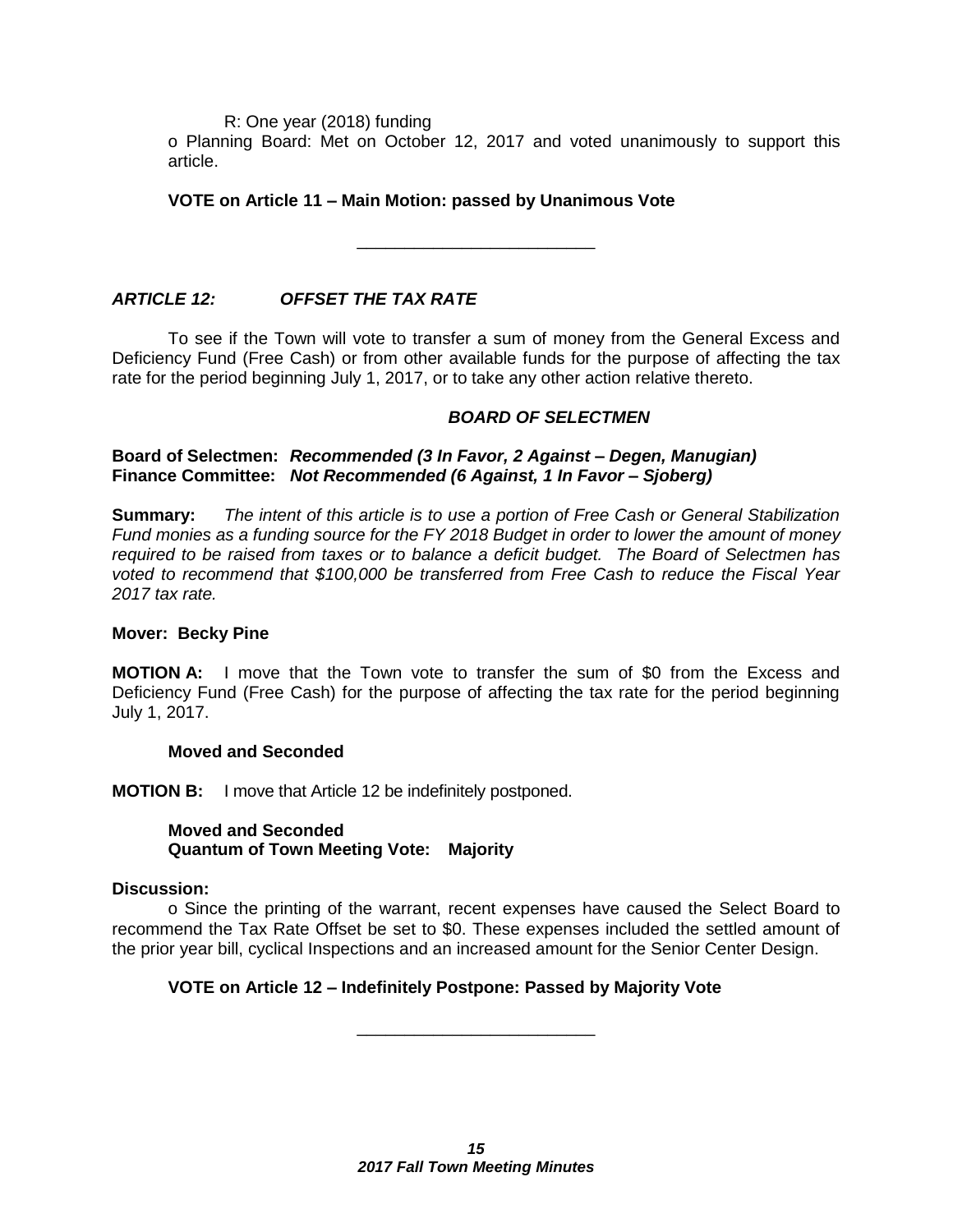#### *ARTICLE 13: SALE OR LEASE OF 23 STATION AVENUE*

To see if the Town will vote to authorize the Board of Selectmen to sell and/or lease, for a period not to exceed 99 years, the buildings formerly known as the Groton Electric garages, which comprise approximately 6300 square feet, and all or a portion of the 1.8 acre site on which they are located at 23 Station Avenue, Groton, Massachusetts, to take all necessary action to comply with the General Laws of the Commonwealth for the disposal of said buildings, and to petition the General Court for any necessary special legislation, or to take any other action relative thereto.

#### *GROTON ELECTRIC LIGHT COMMISSIONERS*

#### **Board of Selectmen:** *Recommended Unanimously* **Finance Committee:** *No Position*

**Summary***: With the completion of GELD's new office and garage facilities, the former garages are surplus. The Light Department and the Town will no longer be putting the garages to best use and seek a better use for the parcel. The Groton Electric Light Board has issued an RFP for the sale of these buildings and hopes to have a final proposal for consideration at Town Meeting. The purpose of this article is to present the successful proposal to Town Meeting for approval and disposal of the Buildings. A full report will be made at the Town Meeting.*

#### **Mover: Rod Hersh**

**MOTION:** I move that the Town vote to transfer to the Board of Selectmen, for the purpose of sale and/or lease, custody and control of the buildings formerly known as the Groton Electric garages, which comprise approximately 6300 square feet, and all of the 1.08 acre site on which they are located at 23 Station Avenue, Groton, Massachusetts, and to authorize the Board of Selectmen to sell and/or lease, for a period not to exceed 99 years, said property and to take all necessary action to comply with the General Laws of the Commonwealth for the disposal of said buildings, and to petition the General Court for any necessary special legislation.

#### **Moved and Seconded Quantum of Town Meeting Vote: 2/3's Majority**

#### **Discussion:**

o Mr. McElroy presented renderings of what their plans would look like. The plan would utilize the existing building. It would be renovated, perhaps gain a brick siding, and the road and parking lot reconfigured. EV Charging Stations might be installed. Retail space is envisioned.

o Q: If the existing site was environmentally compromised such that a new Senior Center could not be built on it (discussion for an earlier town meeting), why is it "ok" now?

R: The Senior Center needs were more extensive than these, and involved tearing down the building. This proposal would utilize the existing building.

\_\_\_\_\_\_\_\_\_\_\_\_\_\_\_\_\_\_\_\_\_\_\_\_\_

#### **VOTE on Article 13 – Main Motion:Passed by Unanimous Vote**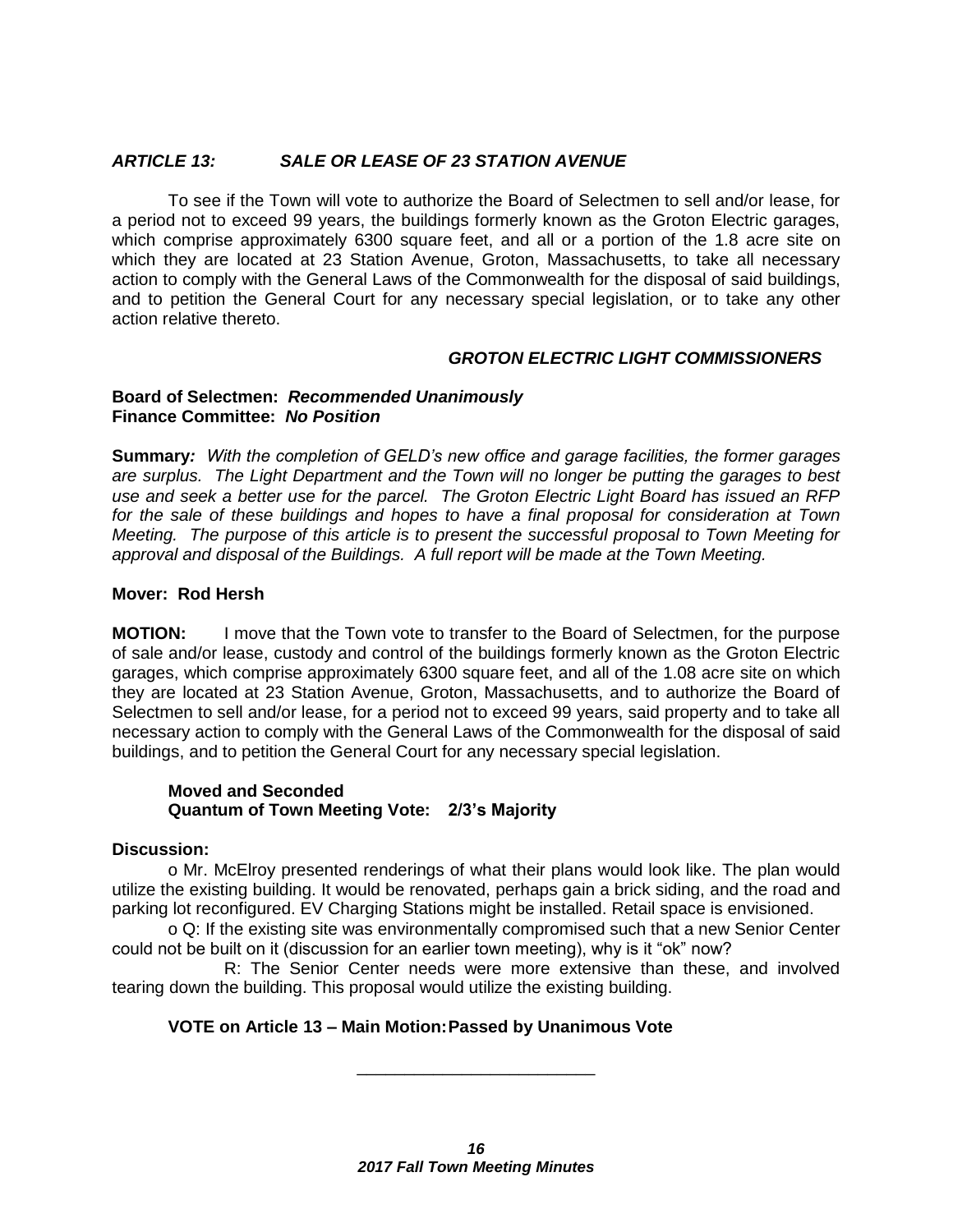#### *ARTICLE 14: ENTERPRISE FUND - FOUR CORNERS SEWER DISTRICT*

To see if the Town will vote to accept the provisions of Chapter 44, Section 53F½, an Act Authorizing Cities and Towns to Establish Enterprise Funds, for the purpose of establishing an Enterprise Fund for the Four Corners Sewer District, to be effective January 1, 2018, or to take any other action relative thereto.

#### *TOWN MANAGER*

#### **Board of Selectmen:** *Recommended Unanimously* **Finance Committee:** *Recommended Unanimously*

**Summary:** *This Article proposes to create a separate Sewer Enterprise Fund for the Four Corners Sewer District.* 

#### **Mover: Barry Pease**

**MOTION:** I move that the Town vote to accept the provisions of Chapter 44, Section 53F $\frac{1}{2}$ , an Act Authorizing Cities and Towns to Establish Enterprise Funds, for the purpose of establishing an Enterprise Fund for the Four Corners Sewer District, to be effective January 1, 2018.

**Moved and Seconded Quantum of Town Meeting Vote: Majority VOTE on Article 14 – Main Motion: Passed by Majority Vote**

#### *ARTICLE 15: FY 2018 FOUR CORNERS SEWER DISTRICT ENTERPRISE BUDGET*

\_\_\_\_\_\_\_\_\_\_\_\_\_\_\_\_\_\_\_\_\_\_\_\_\_

To see if the Town will vote the following operating budget, for Fiscal Year 2018, for the Four Corners Sewer District Enterprise Fund, with funding to come from donation revenues which have been received by the Town in support of the Four Corners Sewer Project:

**Line Item Amount**

Expenses \$13,230

or to take any other action relative thereto.

#### *TOWN MANAGER*

**Board of Selectmen:** *Recommended Unanimously* **Finance Committee:** *Recommended Unanimously*

**Summary:** *This Article proposes an Operating Budget for the Four Corners Sewer District Enterprise Fund, to be effective January 1, 2018.*

**Mover: Barry Pease**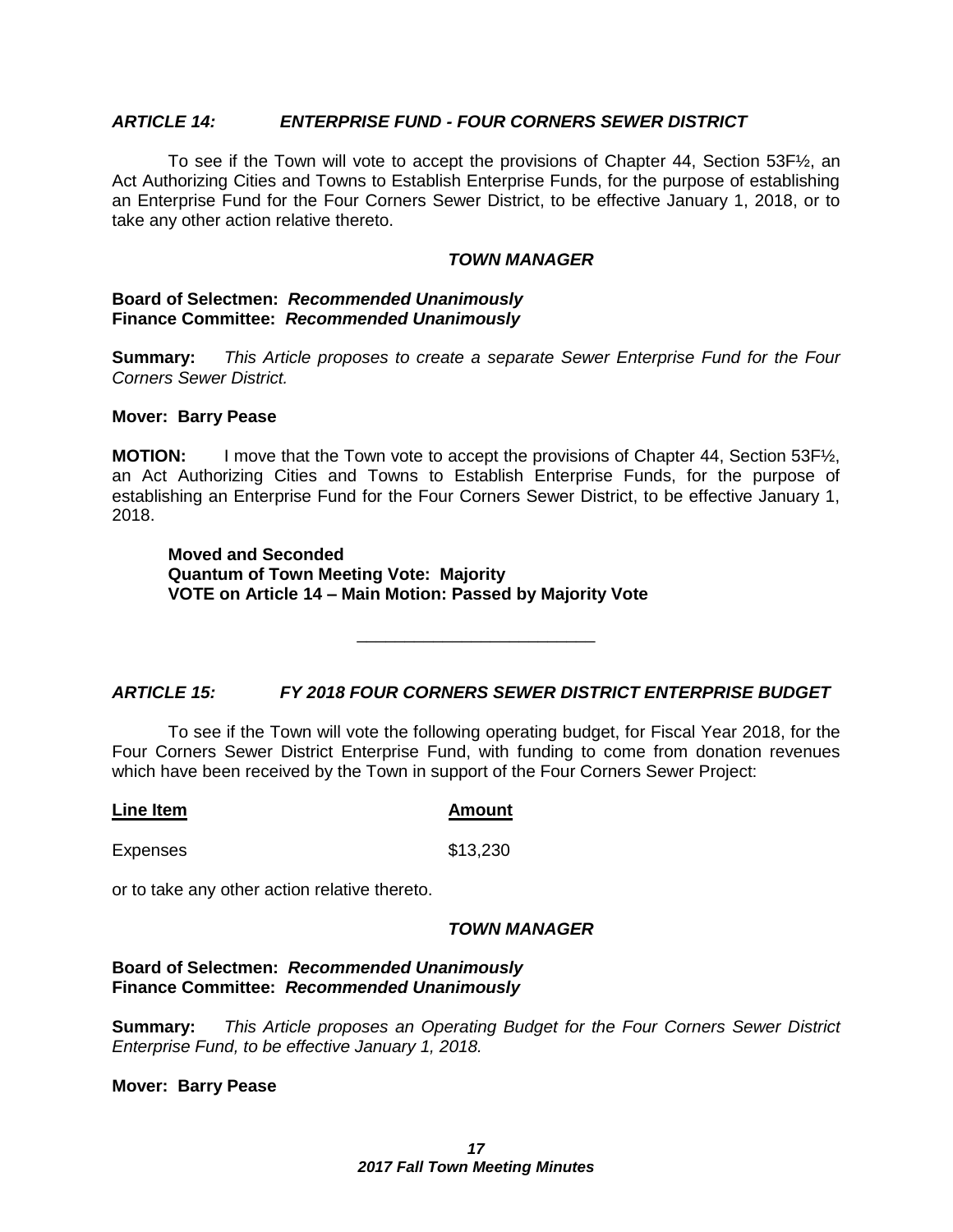**MOTION:** I move that the Town vote the following operating budget, for Fiscal Year 2018, for the Four Corners Sewer District Enterprise Fund, with funding to come from donation revenues which have been received by the Town in support of the Four Corners Sewer Project:

#### **Line Item Amount**

Expenses \$13,230

**Moved and Seconded Quantum of Town Meeting Vote: Majority VOTE on Article 15 – Main Motion: Passed by Unanimous Vote**

#### *ARTICLE 16: AMEND COMMUNITY PRESERVATION COMMITTEE BYLAW*

To see if the Town will vote to amend Chapter 10, "Community Preservation Committee" of the Code of the Town Groton by deleting paragraph B of §10-1 in its entirety and replacing it with the following new paragraph B:

\_\_\_\_\_\_\_\_\_\_\_\_\_\_\_\_\_\_\_\_\_\_\_\_\_

"Initially, the members designated by the Conservation Commission, Historical Commission and Planning Board will serve for three years, the members designated by the Parks Commission and the Housing Authority will serve for two years, and the members appointed by the Board of Selectmen will serve for one year. Subsequent appointments for members designated by the Conservation Commission, Historical Commission, Housing Authority and members appointed by the Board of Selectman shall be for a term of three years terms. Subsequent appointments for members designated by the Parks Commission and the Planning Board shall be for a term of one year. If a person no longer serves in the position or on the board or commission as set forth above, his or her term shall end, and any person appointed as a replacement shall serve out the remainder of the original term of that person."

or to take any other action relative thereto.

#### *COMMUNITY PRESERVATION COMMITTEE*

#### **Board of Selectmen:** *Recommended Unanimously* **Finance Committee:** *No Position* **Community Preservation Committee:** *Recommended Unanimously*

**Summary:** *The purpose of this article is to clarify the appointment process and length of terms of individuals appointed by the various Boards and Committees to the Community Preservation Committee.*

#### **Mover: Bruce Easom**

**MOTION:** I move that the Town vote to amend Chapter 10, "Community Preservation Committee" of the Code of the Town Groton by deleting paragraph B of §10-1 in its entirety and replacing it with a new Paragraph B as set forth in the Warrant for the 2017 Fall Town Meeting.

**Moved and Seconded Quantum of Town Meeting Vote: Majority**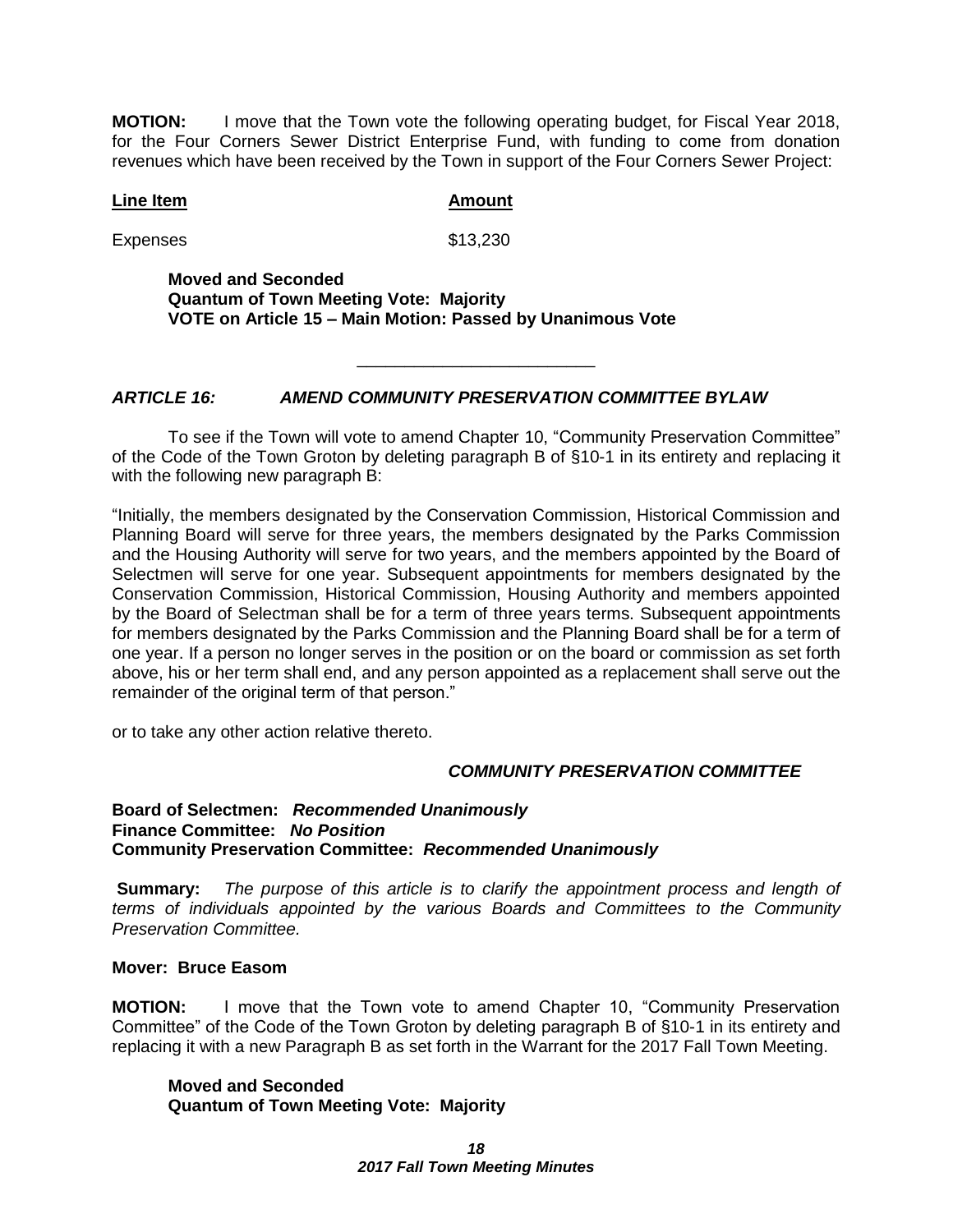### **VOTE on Article 16 – Main Motion: Passed by Unanimous Vote**

\_\_\_\_\_\_\_\_\_\_\_\_\_\_\_\_\_\_\_\_\_\_\_\_\_

#### *ARTICLE 17: AMEND CODE OF GROTON BY ADDING NEW CHAPTER 181*

To see if the Town will vote to amend the Code of the Town of Groton by adding a new Chapter 181, entitled "Anti-Litter/Snow in Public Ways," as follows:

#### **CHAPTER 181 Anti-Litter/Snow in Public Ways**

#### §181-1 **Disposal of Refuse**

Whoever disposes of garbage, trash, refuse, bottles, cans, containers, rubbish or other debris or household items on a public or private way, or in inland waters, shall be subject to a penalty of three hundred dollars. Each violation shall be considered a separate offense.

#### §181-2 **Discarding of Snow in Public Way or on Property of Another**

Whoever shall discard, shovel, throw, or pile snow in a public way, or plow snow across a public way to the property of another without the written permission of the owner of such property, after a police warning not to do so, shall be subject to a penalty of one hundred dollars. Each violation shall be considered a separate offense.

#### §181-3 **Enforcement**

This bylaw may be enforced in accordance with the provisions §1-4.B Non-Criminal Complaint, of the Code of the Town of Groton. The Groton Police Department shall be the enforcement authority.

or to take any other action relative thereto.

#### *TOWN MANAGER PUBLIC WORKS DIRECTOR*

#### **Board of Selectmen:** *Recommended Unanimously* **Finance Committee:** *No Position*

**Summary:** *Currently, the Town has no enforcement provisions for littering or discarding snow*  within a public way. If this proposed new Bylaw is adopted, the Groton Police Department will *have the authority to enforce and issue fines for either infraction.*

#### **Mover: Becky Pine**

**MOTION:** I move that the Town vote to amend the Code of the Town of Groton by adding a new Chapter 181, entitled "Anti-Litter/Snow in Public Ways," as set forth in the Warrant for the 2017 Fall Town Meeting.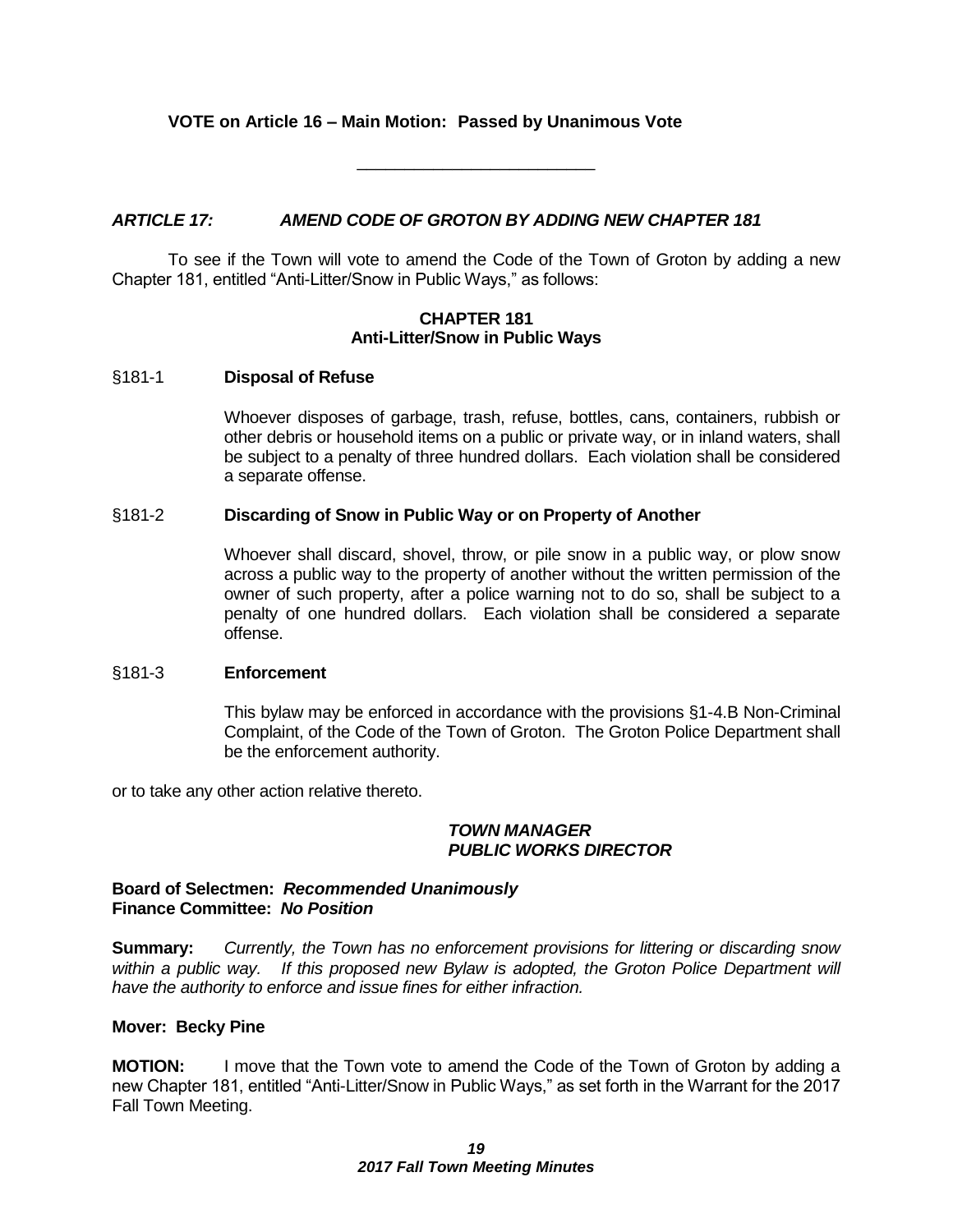#### **Moved and Seconded Quantum of Town Meeting Vote: Majority**

#### **Discussion:**

o Similar bylaw as Dunstable

o The main issue is snow movement into public ways by plowing contractors

o This bylaw proposal also addresses littering. Concern was raised that the "household items" listed as litter in the bylaw precludes residents from leaving "free" items at the street for free pickup. Mr. Delaney, DPW Director, stated that was accurate, but not the intention of the bylaw nor the focus on enforcement. He did cite how "free" items, in many situations, are never claimed and become roadside litter, which the Town should have the ability to address.

o Q; Does the bylaw apply too "off the public way", such as Groton's network of Trails? R: Town Counsel's view was that it only applied to public ways.

#### **MOTION to Amend Article 17-Main Motion Mover: Brooks Lyman I move to amend the Main Motion under Article 17 by striking the words "three hundred" in Section 181-1 and substitute the words "one hundred".**

Ed Note: This Amendment would reduce the fine for each violation from \$300.00 to \$100.00.

**Moved and Seconded Quantum: Majority VOTE on the Motion to Amend Article 17-Main Motion: Did not pass.**

### **VOTE on Article 17-Main Motion: Passed by Majority Vote.**

### *ARTICLE 18: ACCEPTANCE OF CHAMBERLAINS MILL LANE AS A TOWN WAY*

\_\_\_\_\_\_\_\_\_\_\_\_\_\_\_\_\_\_\_\_\_\_\_\_\_

To see if the Town will vote to accept as a public way the roadway known as Chamberlains Mill Lane, as heretofore laid out by the Board of Selectmen and as shown on a plan entitled "As Built Plan Chamberlains Mill, Groton, Mass, prepared for Regulas Realty Trust, P.O. Box 381, Groton, MA" dated June 1, 2017, prepared by Ducharme & Dillis, Bolton, MA, a copy of which is on file with the Town Clerk, and to authorize the Board of Selectmen to acquire, by gift, purchase, or eminent domain, the fee to or lesser interests in said roadway and all related easements, or to take any other action relative thereto.

#### *BOARD OF SELECTMEN*

#### **Board of Selectmen:** *Recommended Unanimously* **Finance Committee:** *No Position*

**Summary:** *To accept Chamberlains Mill Lane as a public way.*

#### **Mover: Becky Pine**

**MOTION:** I move that the Town vote to accept as a public way the roadway known as Chamberlains Mill Lane, as heretofore laid out by the Board of Selectmen and as shown on a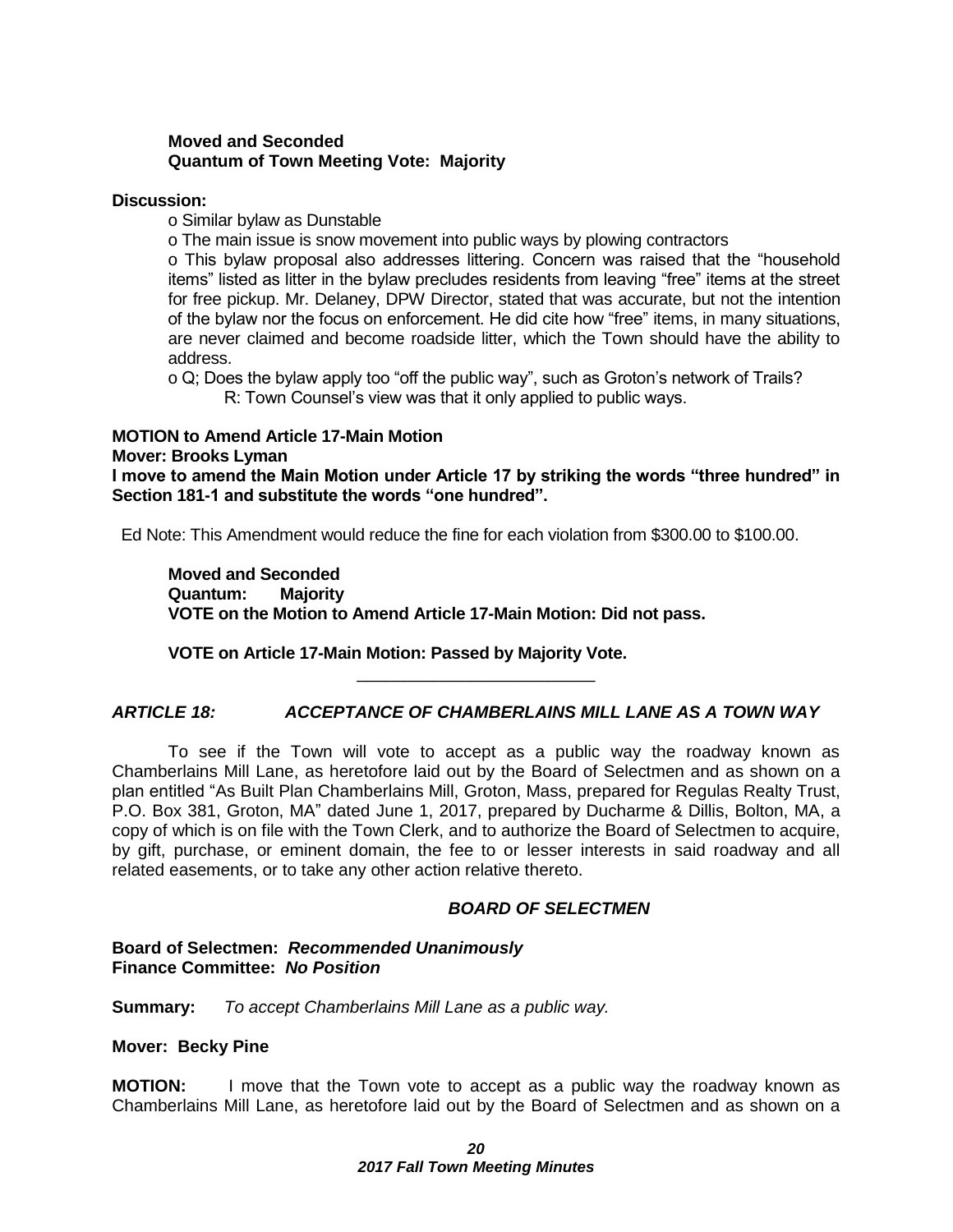plan entitled "As Built Plan Chamberlains Mill, Groton, Mass, prepared for Regulas Realty Trust, P.O. Box 381, Groton, MA" dated June 1, 2017, prepared by Ducharme & Dillis, Bolton, MA, a copy of which is on file with the Town Clerk, and to authorize the Board of Selectmen to acquire, by gift, purchase, or eminent domain, the fee to or lesser interests in said roadway and all related easements.

#### **Moved and Seconded Quantum of Town Meeting Vote: Majority**

#### **Discussion:**

o On August 31, the Planning Board voted unanimously to support Article 18

#### **VOTE on Article 18-Main Motion: Passed by Unanimous Vote**

#### *ARTICLE 19: CITIZENS' PETITION - REZONE PARCELS 112-60, 112-61, 112-62 FROM RESIDENTIAL – AGRICULTURAL "R-A" TO VILLAGE CENTER BUSINESS "VCB"*

To see if the Town will vote to amend the Zoning Map established under Chapter 218 of the Code of the Town of Groton to rezone three adjoining parcels of land from Residential-Agricultural (R-A) to Village Center Business (VCB), said parcels of land located at 279 Main Street consisting of approximately 1.25 acres, being shown on Assessors' Map 112, Parcels 60, 61, and 62, or take to take any other action relative thereto.

\_\_\_\_\_\_\_\_\_\_\_\_\_\_\_\_\_\_\_\_\_\_\_\_\_

#### *CITIZENS' PETITION*

| <b>NAME</b>       | <b>ADDRESS</b>   | <b>NAME</b>          | <b>ADDRESS</b>      |
|-------------------|------------------|----------------------|---------------------|
| Stephen S. Palmer | 81 Boston Road   | Michael W. Hill      | 56 Wintergreen Lane |
| Cynthia J. Marcus | 293 Chicopee Row | Jessica C. Bicknell  | 14 High Oaks Path   |
| Myra Lane         | 21 Lovers Lane   | Kenneth C. Kolodziej | 10 Whiting Avenue   |
| Lawrence R. Deal  | 76 Fairway Drive | Jeffrey A. Gordon    | 161 Main Street     |
| Migelle F. Demeis | 63 Fairway Drive | Deborah E. Johnson   | 25 Longley Road     |

**Board of Selectmen:** *Recommendation Deferred Until Town Meeting* **Finance Committee:** *Recommendation Deferred Until Town Meeting* **Planning Board:** *Recommendation Deferred Until Town Meeting*

**Summary: The following summary was prepared by the petitioners and represents their view on the Article:** *Stephen Palmer, 81 Boston Rd, Groton, MA, requests rezoning of the Sacred Heart Church from its current residential/educational/religious zoning to a commercial zoning. The objective of this rezoning is to permit renovation of the property for the use as a theater suitable for screening of independent and foreign films, as well as for live theater uses. The Groton Celestial Theater proposes to use these facilities to screen two movies daily in two theaters. Proposed seating capacity will be for 120-150 and parking in the existing parking lot can accommodate 50 – 60 cars/light trucks.*

#### **Mover: Stephen Palmer**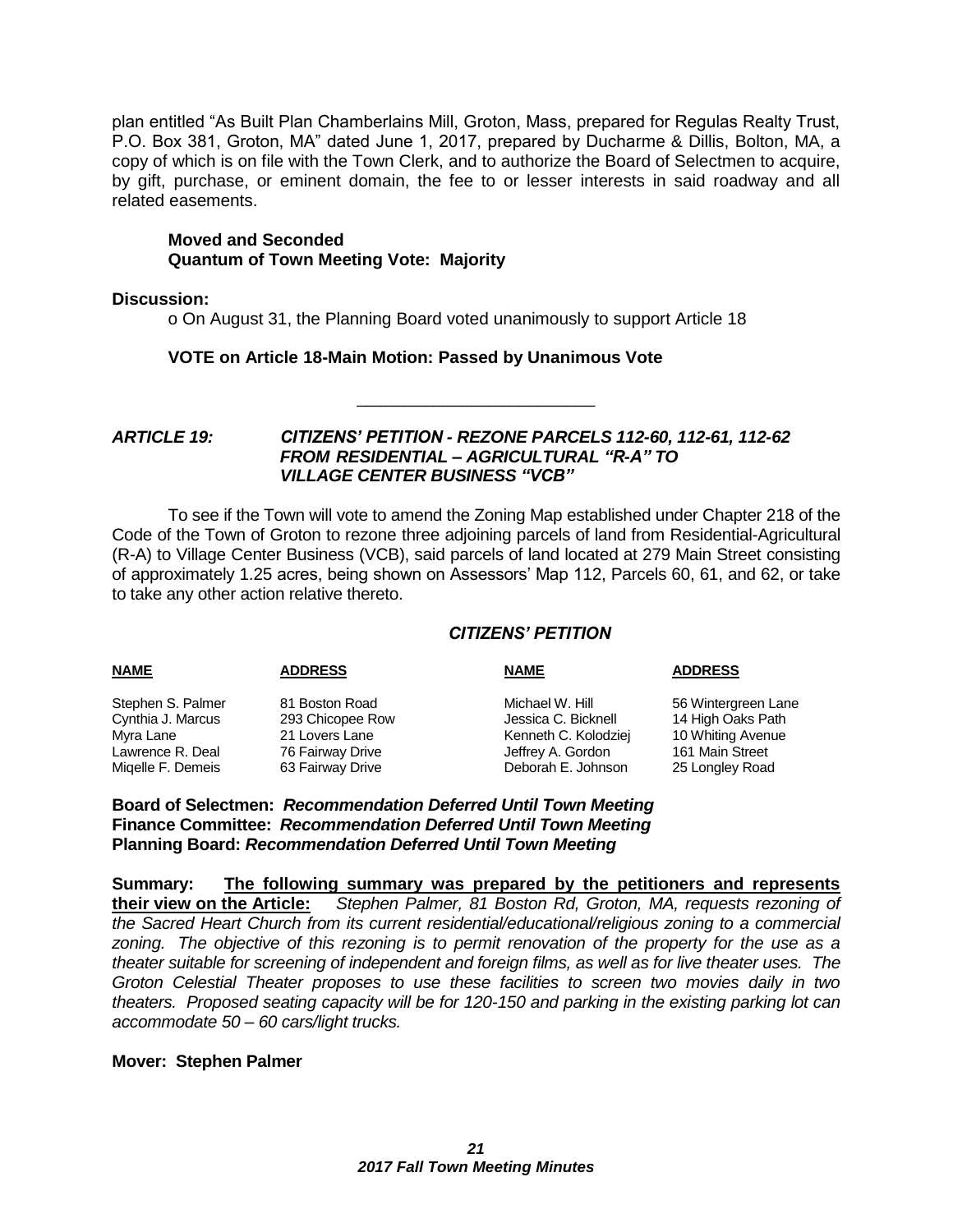**MOTION A:** I move that the Town vote to amend the Zoning Map established under Chapter 218 of the Code of the Town of Groton as set forth in the Warrant for the 2017 Fall Town Meeting.

#### **Moved and Seconded**

**MOTION B:** I move that Article 19 be indefinitely postponed.

**Moved and Seconded Quantum of Town Meeting Vote: Majority VOTE on Article 19- Indefinitely Postpone: Passed by Unanimous Vote**

#### **MOTION to Dissolve the 2017 Fall Town Meeting Moved and Seconded Motion to Dissolve passed by Unanimous Vote**

**The 2017 Fall Town Meeting was dissolved at 8:08PM.**

Hereof fail not and make return of your doings to the Town Clerk on or before time of said meeting.

\_\_\_\_\_\_\_\_\_\_\_\_\_\_\_\_\_\_\_\_\_\_\_\_\_

\_\_\_\_\_\_\_\_\_\_\_\_\_\_\_\_\_\_\_\_\_\_\_\_\_

Given under our hands this  $2^{nd}$  Day of October in the year of our Lord Two Thousand Seventeen.

> *Joshua A. Degen* Joshua A. Degen, Chairman

*Barry A. Pease* Barry A. Pease, Vice Chairman

*Alison S. Manugian* Alison S. Manugian, Clerk

*John G. Petropoulos* John G. Petropoulos, Member

*Rebecca H. Pine* Rebecca H. Pine, Member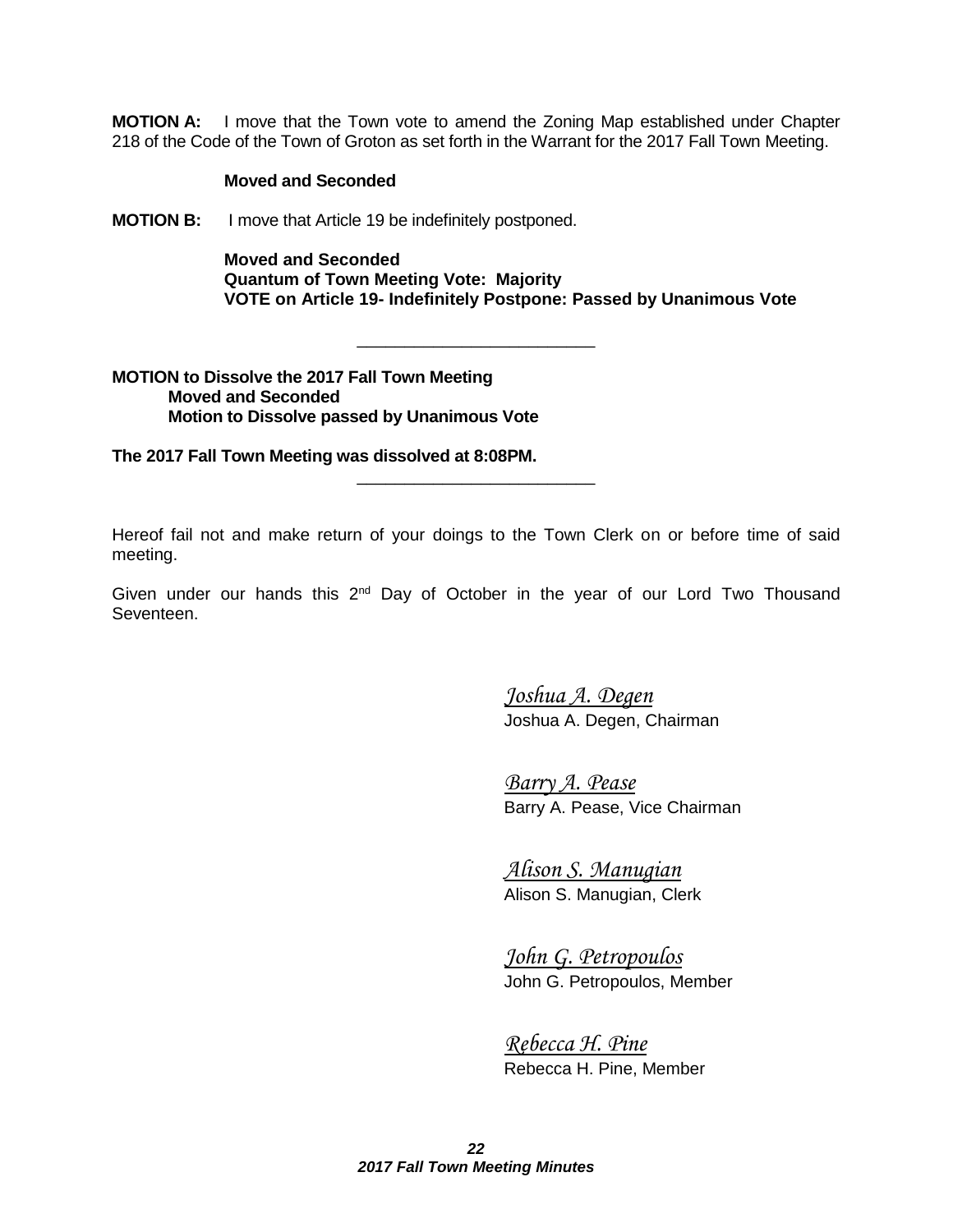OFFICERS RETURN Groton, Middlesex

Pursuant to the within Warrant, I have this day notified the Inhabitants to assemble at the time, place, and for the purpose mentioned as within directed. Personally posted by Constable.

 $\overline{\phantom{a}}$  , and the contract of the contract of the contract of the contract of the contract of the contract of the contract of the contract of the contract of the contract of the contract of the contract of the contrac **Constable Constable Constable Constable Constable Date Duly Posted** 

### **REPORT OF THE TOWN MANAGER TO THE 2017 FALL TOWN MEETING**

The 2017 Fall Town Meeting Warrant contains several warrant articles that seek appropriations, some of which will affect the Tax Rate and some of which will have no further impact on taxes. The purpose of this report is to provide the residents and taxpayers with a summary of these articles and what impact they will have on the Fiscal Year 2018 Tax Rate.

As you will recall, the 2017 Spring Town Meeting voted a budget of \$36,049,935, which was \$183,950 under the levy limit based on our best estimate of revenues at that time. At that Town Meeting, we estimated that the Fiscal Year 2018 Tax Rate would be \$18.65. Since that time, we have begun to get a better picture of our estimates. Most importantly, in July, the Commonwealth finalized its budget and provided the Town with its final State Aid Estimates. Further, the Assessors continue to work toward the finalization of the Town's new growth figure. They should have it certified by the end of October. At this time, it appears that our revenue estimates are pretty much in line (slight decrease) with what we anticipated in the Spring. The following chart provides the difference between what was originally estimated and what we are estimating at this time: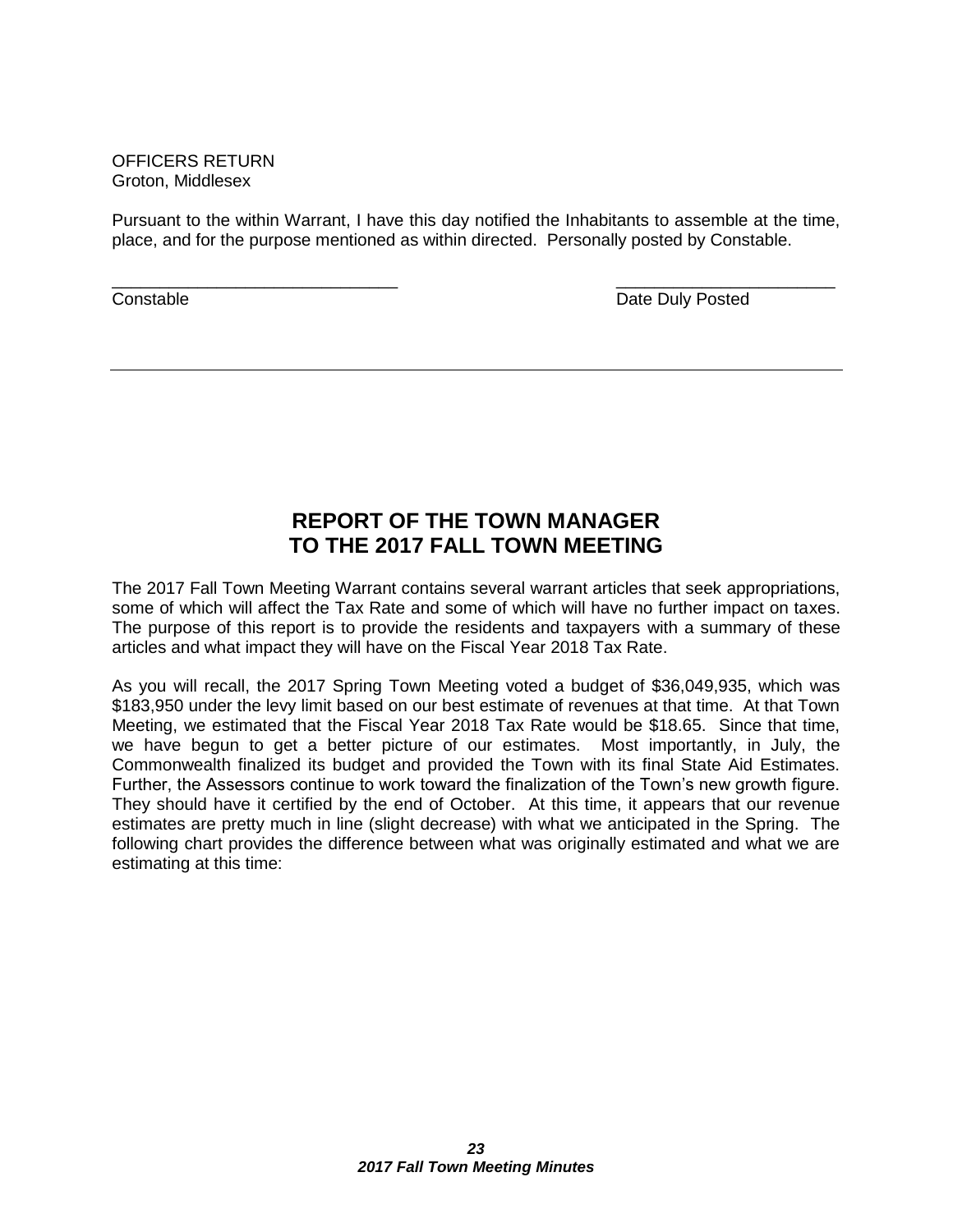|                                   | Original   | <b>Current</b>    | <b>Difference</b> |
|-----------------------------------|------------|-------------------|-------------------|
| \$<br><b>State Aid</b>            | 915,112    | \$<br>912,979     | \$<br>(2, 133)    |
| \$<br><b>State Charges</b>        | 89,523     | \$<br>89,523      | \$                |
| \$<br>Snow and Ice Deficit        | 200,000    | \$<br>200,000     | \$                |
| <b>Cherry Sheet Offsets</b><br>\$ | 1,000      | \$                | \$<br>1,000       |
| <b>Off-Set Receipts</b><br>\$     | 20,000     | \$<br>18,953      | \$<br>1,047       |
| Property Tax Levy<br>\$           | 29,129,180 | \$<br>29,129,180  | \$                |
| <b>Local Receipts</b><br>\$       | 3,828,472  | \$<br>3,820,787   | \$<br>(7,685)     |
|                                   |            | <b>Difference</b> | \$<br>(7,771)     |

With these revised estimates, the approved budget is now \$176,179 under the levy limit. Since the original budget was voted, there are a few issues that require attention. Article 3 of the Warrant proposes to amend the original budget in some line items. These amendments will have a slight impact on the Tax Rate for Fiscal Year 2018, since the additional revenues will come from the unexpended tax capacity. The additional amount of tax levy proposed at this meeting will cause the tax rate to increase by \$0.01 to an estimated tax rate of \$18.66. In addition, the Department of Revenue has certified the Town's Excess and Deficiency Fund (Free Cash) at \$2,369,261. "Free Cash" is proposed to fund several of the Articles contained in the Warrant. The use of "Free Cash" will not impact the tax rate.

The following is a summary of Warrant Articles requesting funding:

### *Article 2: Unpaid Bills Amount Requested: \$0*

At this time, we do not anticipate any Unpaid Bills for Town Meeting appropriation.

*------------------------------------------------------------------------------------------------------------------------------*

### *Article 3: Budget Amendments Amount Requested: \$14,500*

The proposed funding for this Article will come from taxation and will impact the Tax Rate (at the conclusion of all the Article summaries will be a chart showing the impact on the FY 2018 Tax Rate). The following is a breakdown of the requests, followed by an explanation: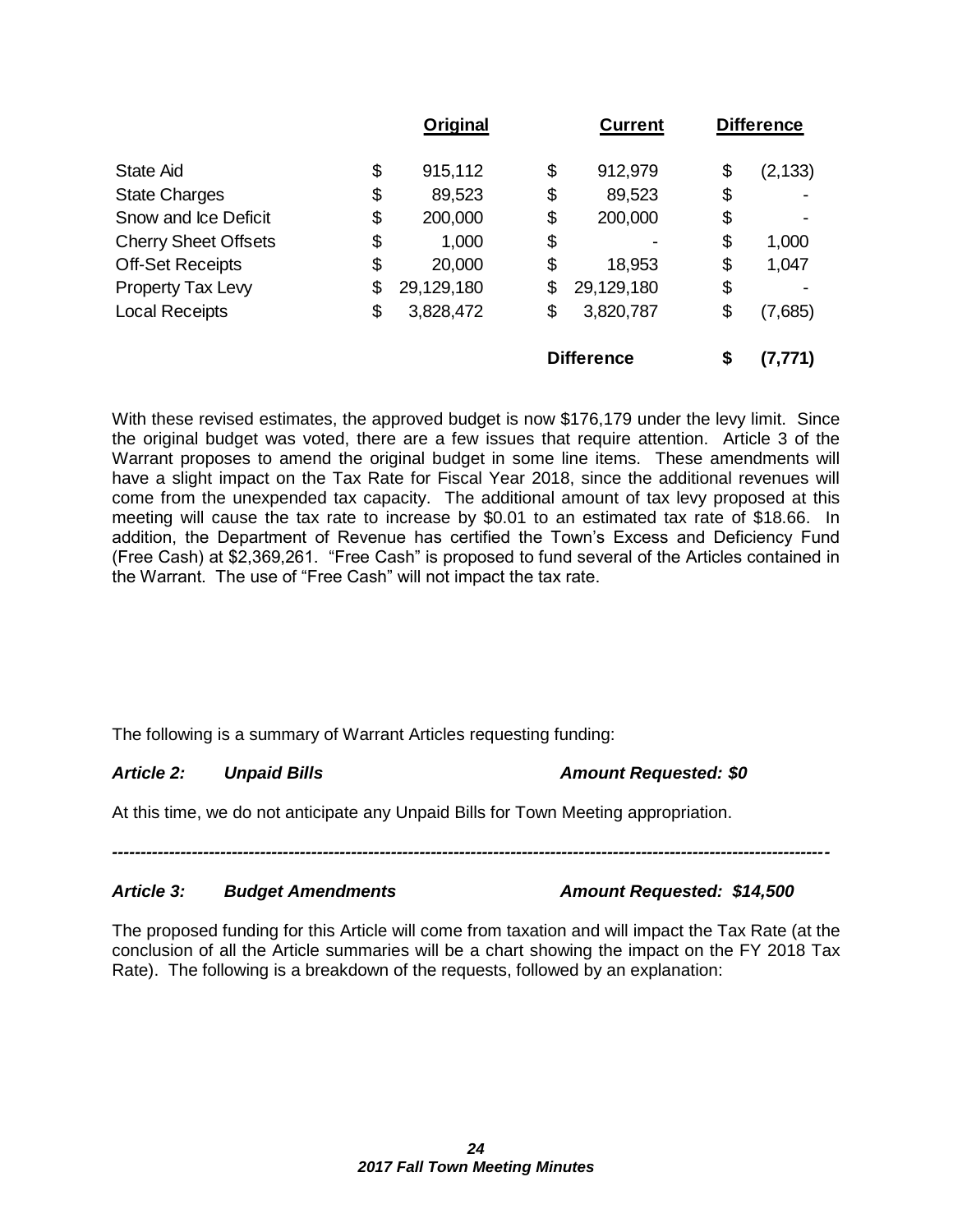| Line Item                    | Original<br>Appropriation |    | <b>New</b><br>Appropriation |    | <b>Difference</b> |
|------------------------------|---------------------------|----|-----------------------------|----|-------------------|
| <b>Town Manager Expenses</b> | \$<br>4,000               | \$ | 14,000                      | \$ | 10,000            |
| Town Clerk Wages             | \$<br>54,589              | \$ | 58,589                      | \$ | 4,000             |
| <b>IT Wages</b>              | \$<br>47,753              | \$ | 48,253                      | \$ | 500               |
| <b>Total</b>                 | \$<br>106,342             | S  | 120,842                     | S  | 14,500            |

### *Explanation of Requests*

#### **Town Manager Expenses - \$10,000**

The Board of Selectmen had approved a recommendation by the Town Manager to hire per diem minute takers for the Planning Board, Conservation Commission and Finance Committee. Department Heads are taking minutes and it is becoming increasingly difficult for them to participate in the meeting while taking minutes. This expenditure would cover the cost of taking and preparing the minutes for approval by these three Boards through the end of Fiscal Year 2018. This would also become an annual expenditure and part of the Annual Operating Budget.

**Board of Selectmen:** *Recommended Unanimously* **Finance Committee:** *Recommendation Deferred Until Town Meeting* **-------------------------------------------------------------------------------------------------------------------------------**

### **Town Clerk Wages - \$4,000**

At the beginning of the current Fiscal Year, the Town Clerk's Office had two twenty (20) hour per week Assistant Town Clerks. Both of these positions received full benefits from the Town. When one of the Clerks resigned to take another position, a reorganization plan was approved by the Board of Selectmen that increased the Housing Coordinator from 25 hours to 40 hours and assigned this position to the Town Clerk's Office for 15 hours per week. The other Assistant Town Clerk was increased from 20 hours per week to 25 hours per week to keep administrative staff support in the Town Clerk's Office at 40 hours. This reorganization has eliminated one benefited position that could save the Town \$18,000 annually. Due to the current hourly rates of the above two referenced employees, the Town Clerk's Wage Line item needs to be increased by \$4,000.

**Board of Selectmen:** *Recommended Unanimously* **Finance Committee:** *Recommendation Deferred Until Town Meeting*  **-------------------------------------------------------------------------------------------------------------------------------**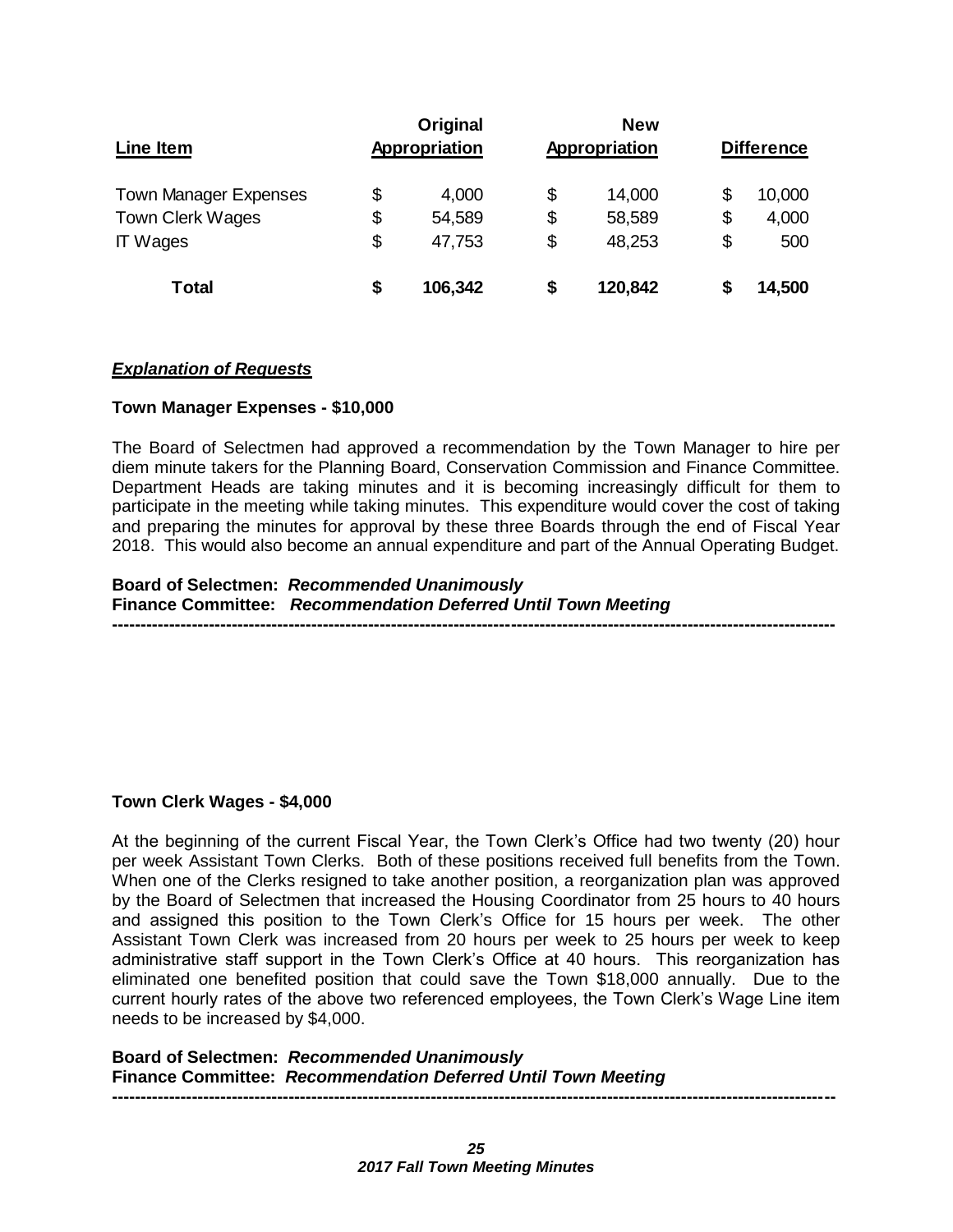#### **IT Wages - \$500**

Due to a scrivener's error in setting the Wage Line Item for the IT Department, two numbers were transposed and the actual hourly rate of the Desk Stop Specialist that was approved will cause a short fall in that wage line by \$500. Since this is the annual wage of the current employee, it is recommended that this line item be increased by \$500 to cover the expense.

**Board of Selectmen:** *Recommended Unanimously* **Finance Committee:** *Recommendation Deferred Until Town Meeting*  **-------------------------------------------------------------------------------------------------------------------------------**

#### *Article 4 – Transfer Within Sewer Enterprise Amount Requested: \$90,000*

This Article seeks to transfer \$90,000 from the Sewer Enterprise Fund Surplus to the Fiscal Year 2018 Sewer Department's General Expenses for engineering services related to the Pepperell Wastewater Treatment Plant Upgrades. The Fund has a balance of \$545,281. This transfer will not affect the tax rate.

**-------------------------------------------------------------------------------------------------------------------------------**

### *Article 5 – Capital Stabilization Fund Amount Requested: \$500,000*

The Fund currently has a balance of \$118,486. The financial management goal is to achieve and maintain a balance in the Capital Stabilization Fund equal to 1.5% of the total annual budget. To meet this level and provide adequate funding to meet the anticipated Fiscal Year 2019 Capital Budget, the Town will need to add \$500,000 to the fund. This funding will come from Free Cash and not affect the Tax Rate.

**-------------------------------------------------------------------------------------------------------------------------------**

### *Article 6 – Stabilization Fund Amount Requested: \$10,000*

The Fund currently has a balance of \$1,797,719. The financial management goal is to achieve and maintain a balance in the Stabilization Fund equal to 5% of the total annual budget. To meet this level, the Town will need to add \$10,000 to the fund. This funding will come from Free Cash and not affect the Tax Rate.

**-------------------------------------------------------------------------------------------------------------------------------**

### *Article 7 – Senior Center Design Amount Requested: \$400,000*

From the Warrant Summary: Originally constructed in 1986 as a VFW hall, Groton's current senior center is inadequate for current program needs as well as deficient in meeting minimal standards of universal accessibility. Previous analysis and Town Meeting vote have determined that the current West Groton site is the preferred choice for a center that will serve Groton's growing senior population and the community both now and into the future. This article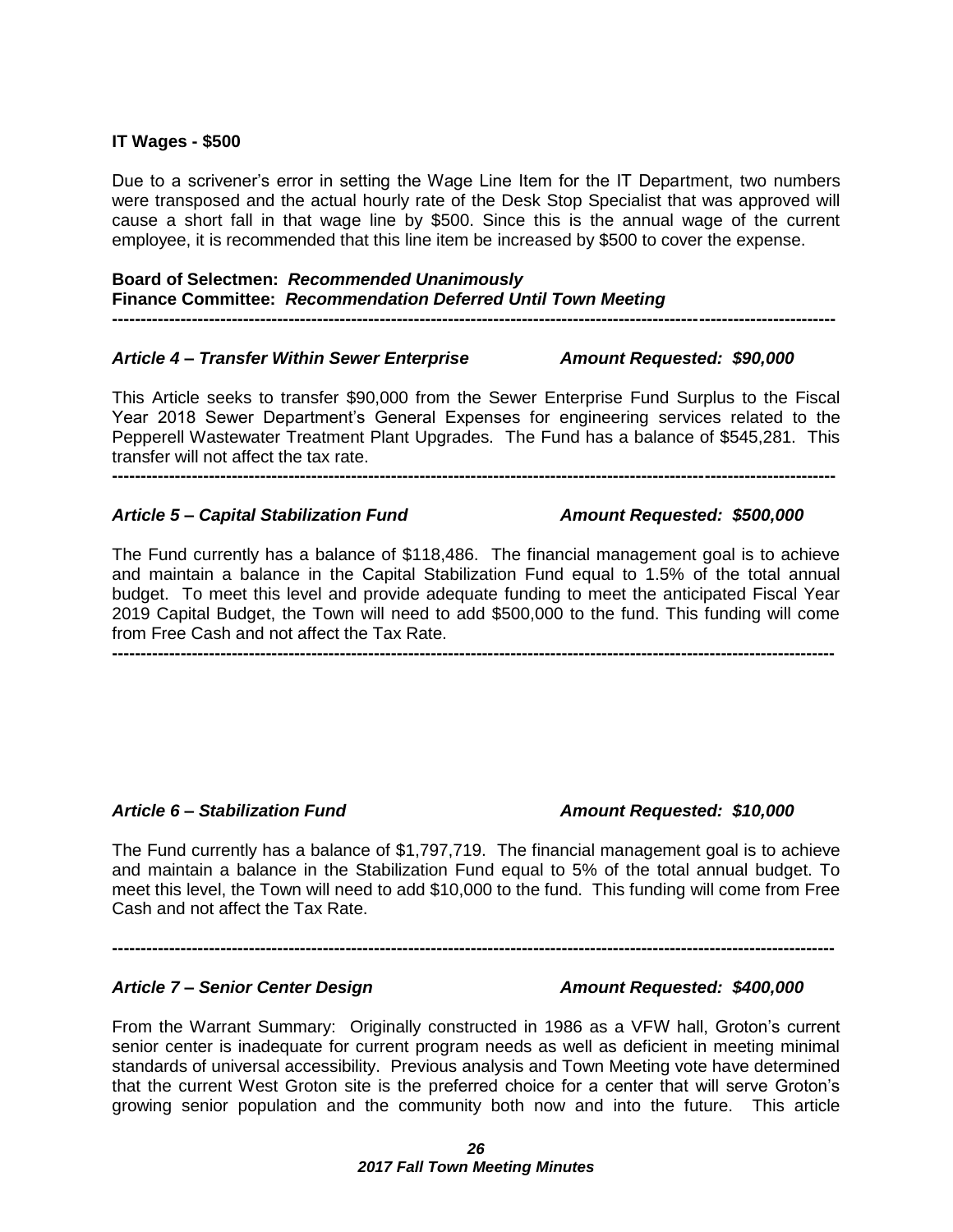requests funding to allow the Town to secure design and bid-level documents that will determine how much a renovated and expanded or new senior center will cost and thereby adequately inform voters for a future Town Meeting and Proposition 2 ½ debt exclusion vote. Funding for this Article will come from Free Cash (\$225,000) and Receipts Reserved for Appropriation (\$175,000) and not affect the Tax Rate.

**-------------------------------------------------------------------------------------------------------------------------------**

#### *Article 8 – Capital Stabilization for the GDRSD Amount Requested: \$600,000*

From the Warrant Summary: The Groton Dunstable Regional School District Committee has recently adopted a long-range Capital Plan to address its capital needs. This detailed plan will require a substantial financial contribution from both Groton and Dunstable over the next several years. While Groton approved a GDRSD held Capital Stabilization Fund, approval of Dunstable is also needed. A Town of Groton held Capital Stabilization account will allow Groton to be prepared to pay its share of Capital costs. To that end, the Board of Selectmen, Finance Committee and Town Manager would like to create and begin funding a Town of Groton held Capital Stabilization fund for the GDRSD. The Town Manager is proposing that \$600,000 be transferred from Free Cash to begin funding this Capital Stabilization Fund. This transfer will not affect the Tax Rate.

**-------------------------------------------------------------------------------------------------------------------------------**

#### *Article 9 – GDRSD Phone System and Infrastructure Amount Requested: \$346,860*

From the Warrant Summary: The replacement of the District Wide Phone System & Internet Infrastructure is the largest expense in the adopted long-range District Capital & Technology Plans and is scheduled to take place in FY19. Groton's portion of the expense, per the regional agreement and based on the five-year rolling average pupil enrollment, is \$346,860. Replacing the network infrastructure is a necessity. The network is used for almost all assignments and testing. Many of the software requirements, including taking MCAS via computer, are mandated by the State. Currently the bandwidth is the most significant impediment (i.e. bottleneck); there are times when the performance is impacted and not steady. This can occur at inopportune moments such as during classroom activities or state mandated online MCAS testing. In addition to being an academic necessity there are safety concerns as the District does not have caller ID. Without caller ID, the District remains in a vulnerable position of not being able to determine where or what type of call is coming into the District, making prosecution difficult in the event of a threat. This vulnerability was identified when the District received a Robo Call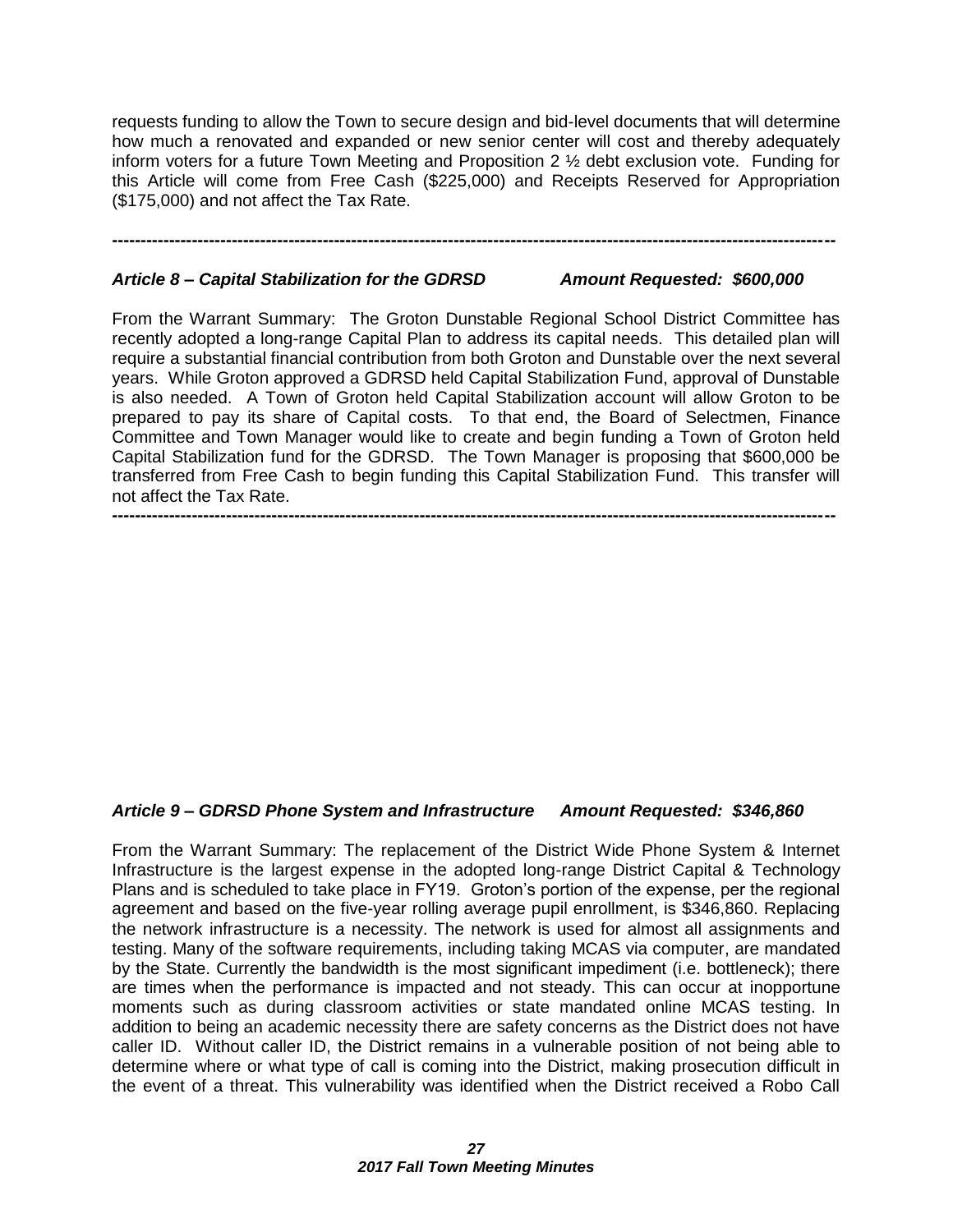bomb threat. Caller ID could prove to be critical for investigative purposes. This funding will come from Free Cash and not affect the Tax Rate.

**-------------------------------------------------------------------------------------------------------------------------------**

#### *Article 10 – Appropriation for Cyclical Inspections Amount Requested: \$110,000*

From the Warrant Summary In 2017, the Bureau of Local Assessments issued the following directive: "Cyclical Reinspection - Maintenance of current and accurate property inventory data is a critical element in the development of uniform, fair market values. Our last certification review indicated that the Board of Assessors should begin a cyclical reinspection program of all descriptive property data over a specified time period, so that each parcel is inspected at least once in every nine-year cycle." Cyclical Inspection, as defined by the Mass DOR, is the process of the systematic measure and listing of all properties within a municipality over a specified period of time (over the next 5 fiscal years and concluding prior to the Town of Groton's next recertification commencing in FY2022). The Cyclical Inspection process is utilized to update property owner record cards in order to provide fair and equitable assessments to ALL property owners in town. The Town has issued a Request for Proposal that will allow the Town to determine the cost effectiveness of conducting these inspections all at once, or over the next five years. A full report will be provided at Town Meeting. The proposed funding for this Article will come from Free Cash and not affect the Tax Rate.

**-------------------------------------------------------------------------------------------------------------------------------**

#### *Article 11 – Complete Streets Engineering Amount Requested: \$45,000*

From the Warrant Summary: The Complete Streets Committee received a grant from MassDOT to improve pedestrian safety and accessibility at crosswalks in the Town Center, to extend the sidewalk on Long Hill Road from Riverbend Drive to Groton Place, to install speed limit flashing lights in various locations, and to install two bicycle repair kits on the Nashua River Rail Trail. This article will provide funding for the required engineering design of the projects. The Town must provide the engineering to design and solicit bids in order to obtain the construction funding. The amount needed is \$45,000 and will come from Free Cash. This appropriation will not affect the Tax Rate. **-------------------------------------------------------------------------------------------------------------------------------**

#### *Article 12 – Offset the Tax Rate Amount Requested: \$100,000*

After reviewing all of the other financial commitments contained in the Warrant for the 2017 Fall Town Meeting, the Board of Selectmen has voted to recommend that the Town Meeting vote to transfer \$100,000 from Free Cash to offset the Fiscal Year 2018 Tax Rate. This amount will reduce the tax rate by \$0.06 and reduce the average tax bill (a home valued at \$425,000) by \$25.50. **-------------------------------------------------------------------------------------------------------------------------------**

The funding for the request for Article 3 (total of \$14,500) will come from the tax levy. Should this Article pass as presented, it will cause the tax rate to increase by \$0.01. The impact on the FY 2018 Tax Rate is as follows:

| <b>Original Budget -</b>             | \$36,049,435 |
|--------------------------------------|--------------|
| <b>Original Levy Capacity Used -</b> | \$31,118,125 |